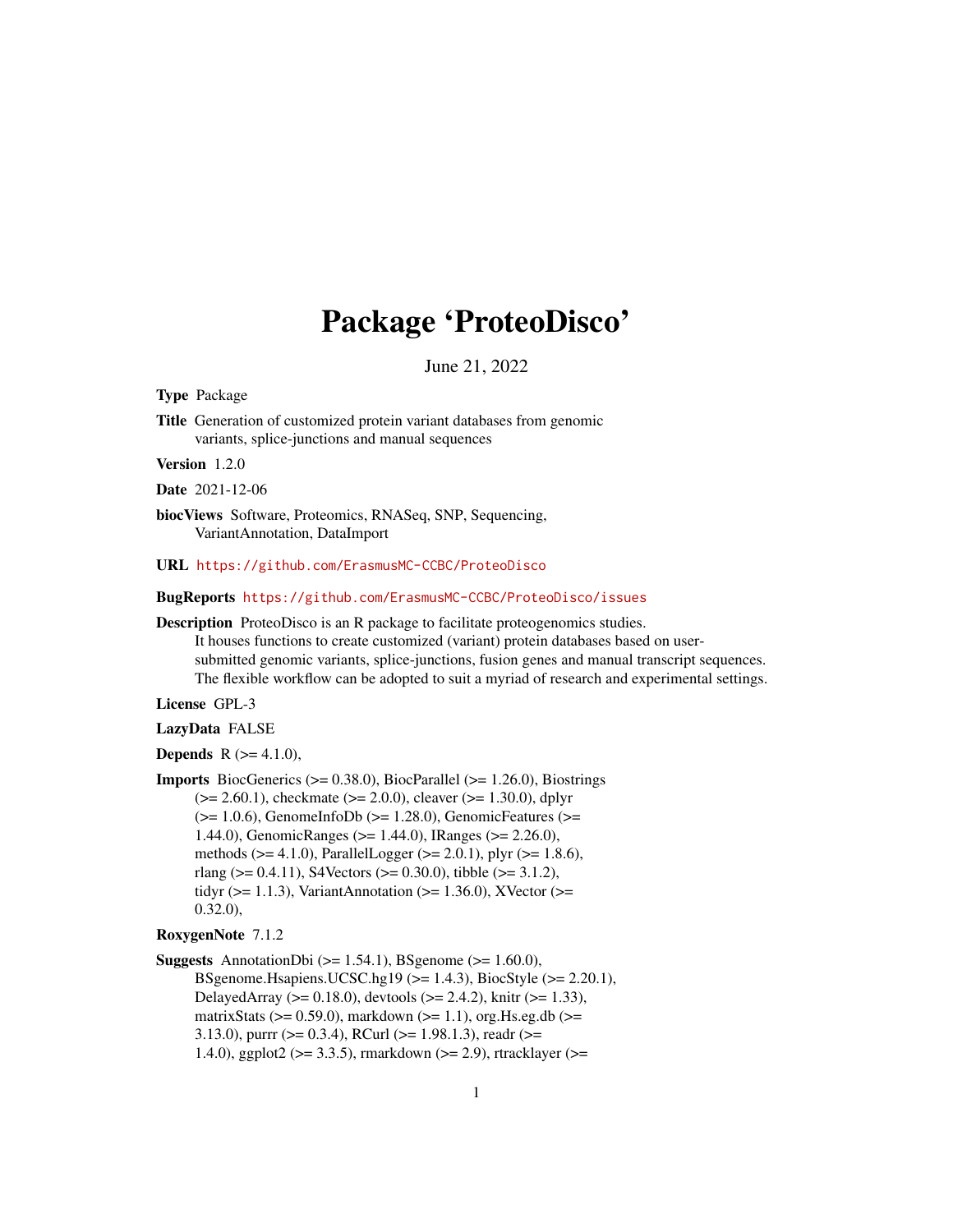1.52.0), seqinr ( $>= 4.2.8$ ), stringr ( $>= 1.4.0$ ), reshape2 ( $>=$ 1.4.4), scales ( $>= 1.1.1$ ), test that ( $>= 3.0.3$ ), TxDb.Hsapiens.UCSC.hg19.knownGene (>= 3.2.2)

# VignetteBuilder knitr

Encoding UTF-8

git\_url https://git.bioconductor.org/packages/ProteoDisco

git\_branch RELEASE\_3\_15

git\_last\_commit 80e3957

git\_last\_commit\_date 2022-04-26

Date/Publication 2022-06-21

Author Job van Riet [cre], Wesley van de Geer [aut], Harmen van de Werken [ths]

Maintainer Job van Riet <jobvriet@gmail.com>

# R topics documented:

|     | 3 |
|-----|---|
|     | 3 |
|     | 5 |
|     | 6 |
|     | 8 |
|     | 9 |
| -10 |   |
| -11 |   |
|     |   |
|     |   |
|     |   |
|     |   |
|     |   |
|     |   |
| -20 |   |
| 21  |   |
|     |   |
|     |   |
|     |   |

**Index** [24](#page-23-0)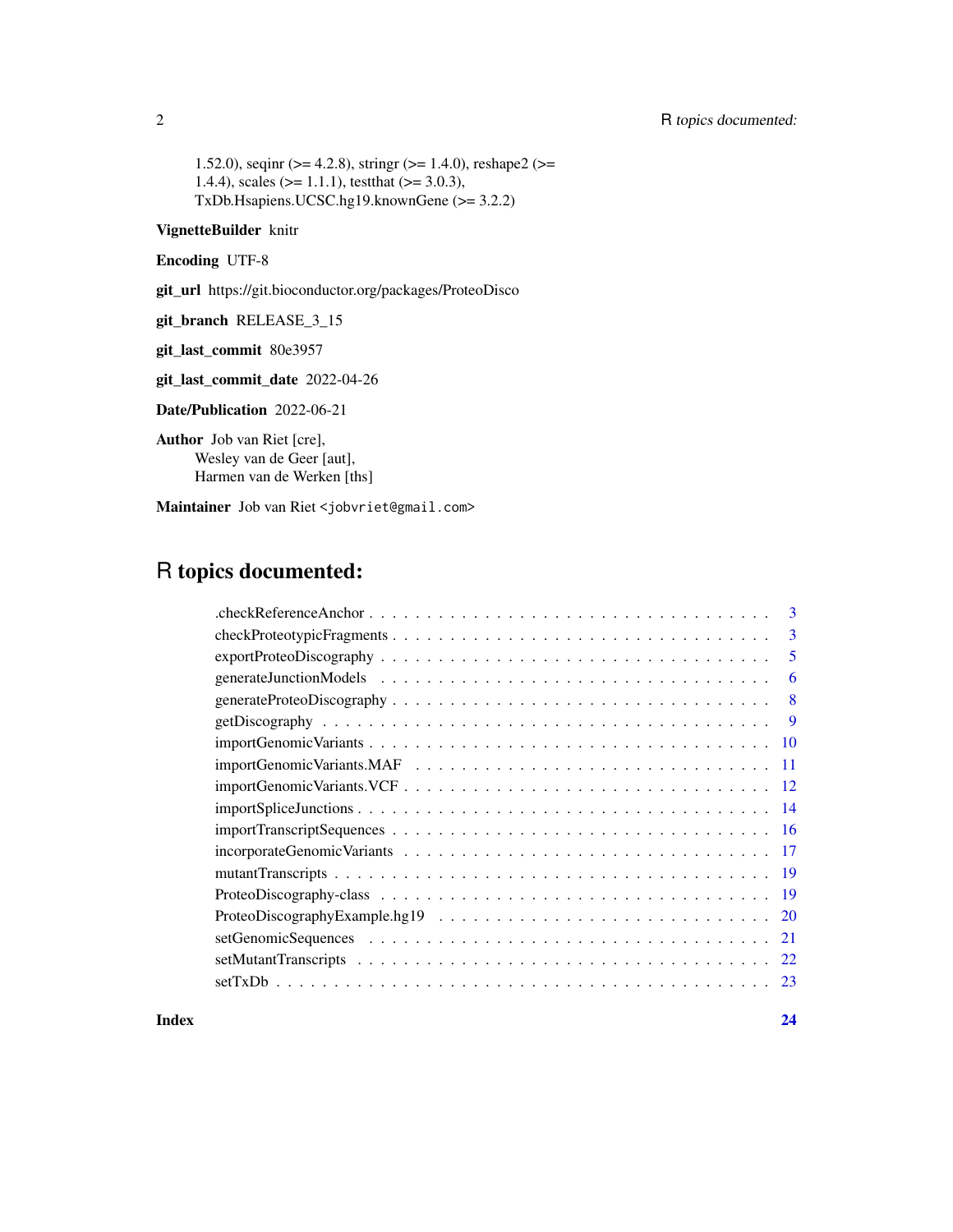<span id="page-2-0"></span>.checkReferenceAnchor *Checks if mutations and reference genome correspond*

# Description

Overlaps the reference bases and positions with the given genome and check if all positions overlap and reports non-overlapping mutations.

# Usage

```
.checkReferenceAnchor(
 mutations,
 genomeSeqs,
  ignoreNonMatch = FALSE,
  threads = 1)
```
#### Arguments

| mutations  | (VRanges): Mutations to incorporate within transcripts.                                                         |
|------------|-----------------------------------------------------------------------------------------------------------------|
| genomeSeqs | (BSgenome or DNAStringSet): Reference genome sequences.                                                         |
|            | ignoreNonMatch (logical): Should non-matching reference anchors be ignored? These mutations<br>will be removed. |
| threads    | (integer): Number of threads.                                                                                   |

# Value

(logical): Returns TRUE/FALSE if per given mutation based on matching position and base with the reference genome.

#### Author(s)

Job van Riet <j.vanriet@erasmusmc.nl>

Wesley van de Geer <w.vandegeer@erasmusmc.nl>

checkProteotypicFragments

*Determine proteotypic fragments within the translated CDS*

# Description

Proteotypic fragments are checked against the input TxDb (and additional peptide sequences) to infer whether peptide sequences contain one or multiple proteotypic fragment(s) after cleavage by a selected protease.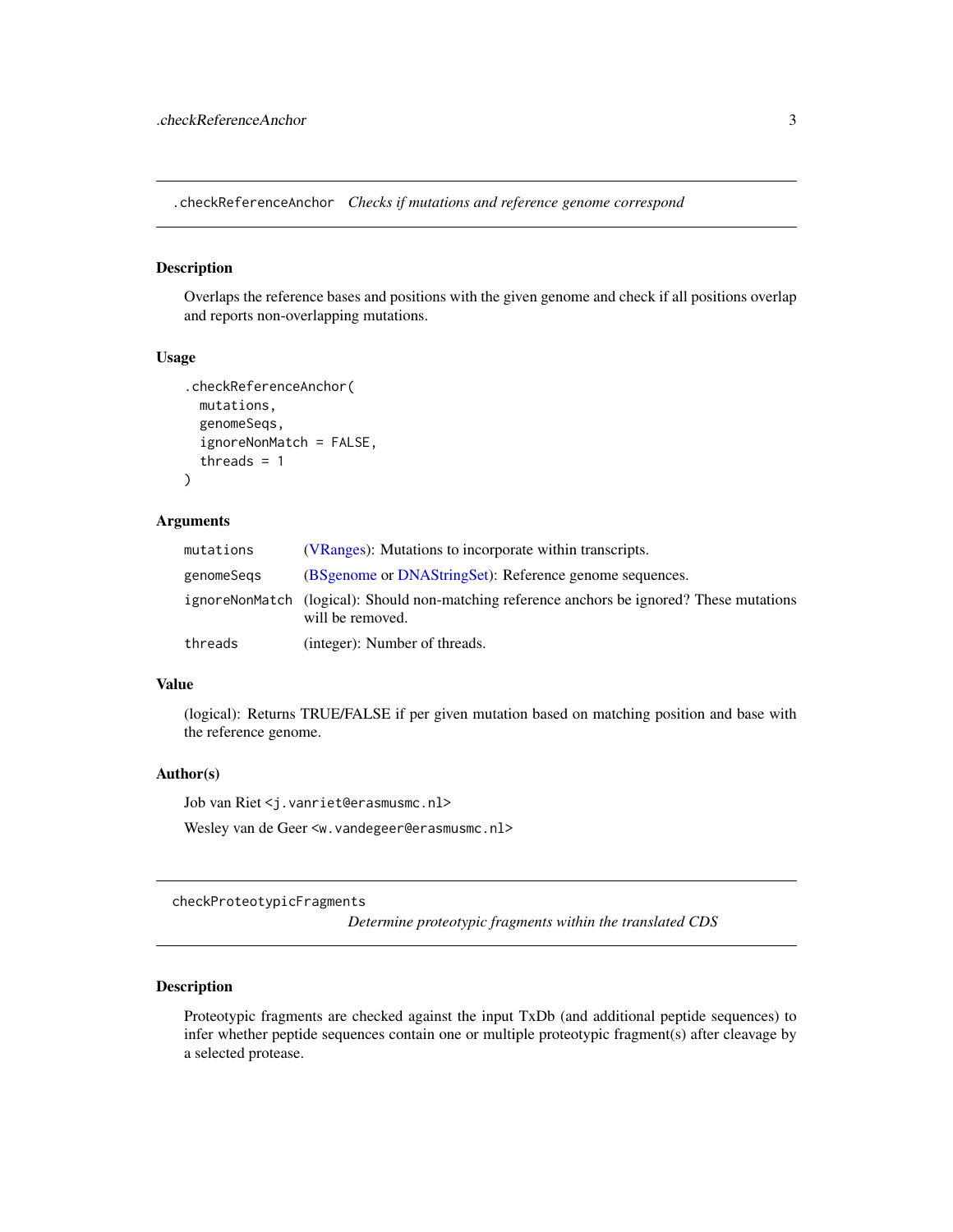# Usage

```
checkProteotypicFragments(
  x,
  enzymUsed = "trypsin",
 missedCleavages = 0,
  additionalPeptides = NULL,
  checkWithinMutantSeqs = FALSE
)
## S4 method for signature 'ProteoDiscography'
checkProteotypicFragments(
  x,
  enzymUsed = "Trypsin",
 missedCleavages = 0,
  additionalPeptides = NULL,
  checkWithinMutantSeqs = FALSE
)
```
# Arguments

| $\mathsf{x}$          | (ProteoDiscography): ProteoDiscography object which stores the annotation<br>and genomic sequences.                                                                                        |  |
|-----------------------|--------------------------------------------------------------------------------------------------------------------------------------------------------------------------------------------|--|
| enzymUsed             | (character): Preferred proteasome used in cleaving the peptide sequences, e.g.<br>trypsin.                                                                                                 |  |
| missedCleavages       |                                                                                                                                                                                            |  |
|                       | (integer): Number of subsequent missed cleavages.                                                                                                                                          |  |
| additionalPeptides    |                                                                                                                                                                                            |  |
|                       | (AAStringSet): Additional peptide sequences against which to check proteo-<br>typic fragments, besides the input TxDb. If left empty, only the (translated)<br>input TxDb will be checked. |  |
| checkWithinMutantSegs |                                                                                                                                                                                            |  |
|                       |                                                                                                                                                                                            |  |

(logical): Should proteotypic fragments also not be present within another mutant peptide-sequence?

# Value

ProteoDiscography with additional information added to the transcript sequence information.

ProteoDiscography with an additional column specifying the number of proteotypic fragments per record.

# Author(s)

Job van Riet <j.vanriet@erasmusmc.nl>

Wesley van de Geer <w.vandegeer@erasmusmc.nl>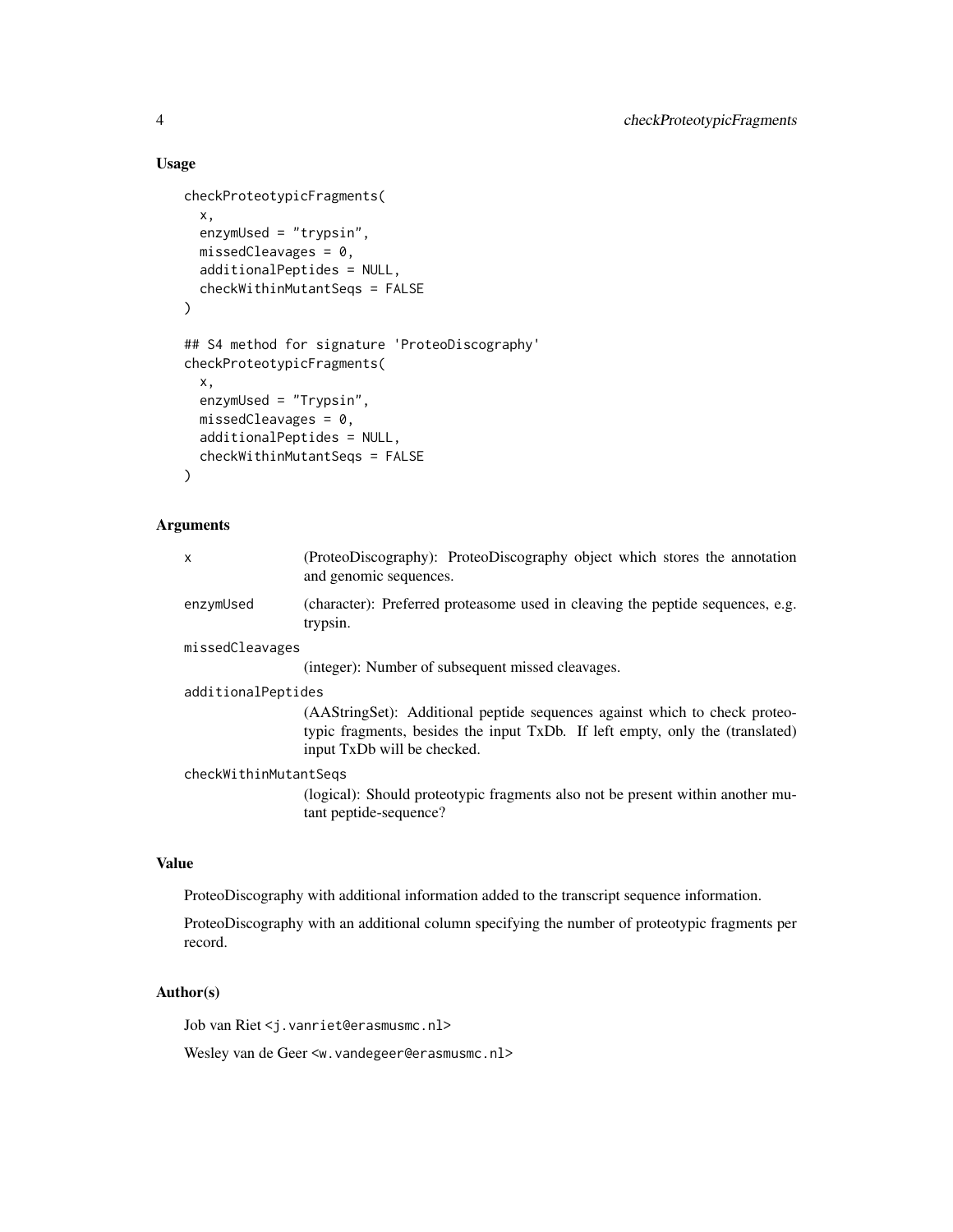# <span id="page-4-0"></span>Examples

```
# Import example ProteoDiscography (hg19)
data('ProteoDiscographyExample.hg19', package = 'ProteoDisco')
ProteoDiscographyExample.hg19 <- setTxDb(ProteoDiscographyExample.hg19, TxDb.Hsapiens.UCSC.hg19.knownGene::TxDb
ProteoDiscographyExample.hg19 <- setGenomicSequences(ProteoDiscographyExample.hg19, BSgenome.Hsapiens.UCSC.hg19
# Results will now contain additional information about proteotypic fragments.
# With a large TxDb, this can take a while.
```
# ProteoDiscography.hg19 <- ProteoDisco::checkProteotypicFragments(ProteoDiscographyExample.hg19)

```
exportProteoDiscography
```
*Export the generated (mutant) peptides sequences to a FASTA database.*

# Description

Exports (mutant) peptide sequences to FASTA using several fields as identifier. In addition, users can specify to only export (mutant) sequences containing at a min. number of proteotypic fragments.

#### Usage

```
exportProteoDiscography(
  ProteoDiscography,
  outFile = NULL,
 minProteotypicFragments = NULL,
  aggregateSamples = TRUE
)
```
#### Arguments

ProteoDiscography

[\(ProteoDiscography\)](#page-0-0): ProteoDiscography object which stores the annotation and genomic sequences.

outFile (character): Filepath to output FASTA, will append the samplenames if aggregateSamples is FALSE. If left NULL, it will return an AAStringSet with the given records.

```
minProteotypicFragments
```
(integer): Only output mutant protein-isoforms from incorporated genomic variants with at least this many proteotypic fragments (if 'checkProteotypicFragments()' was performed).

aggregateSamples

(logical): Should samples be aggregated into the same output database (TRUE) or should a seperate FASTA-file be generated per sample (FALSE).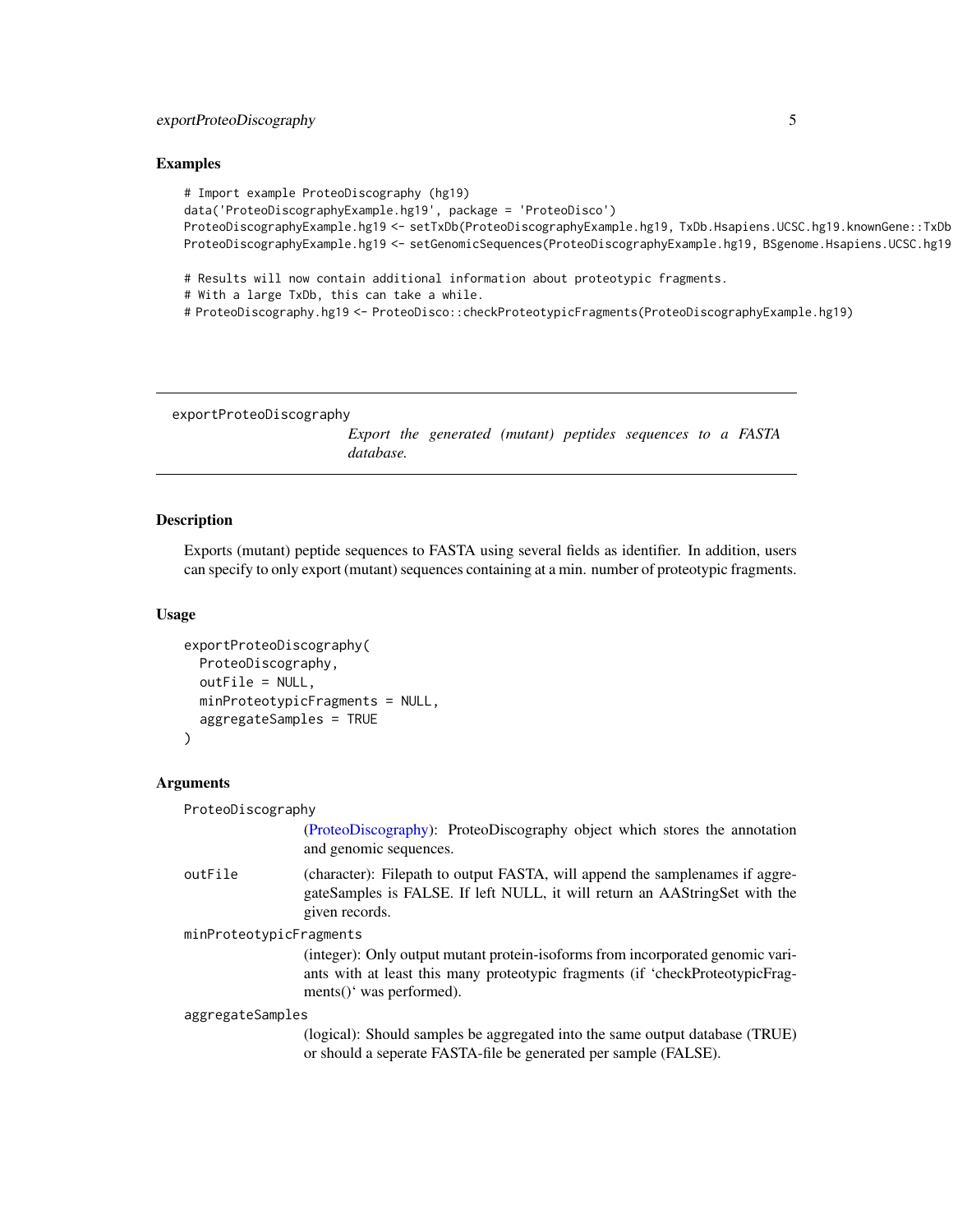#### <span id="page-5-0"></span>Value

Writes a FASTA file containing the mutant protein isoforms if outFile is given. Otherwise, will return an AAStringSet.

#### Author(s)

Job van Riet <j.vanriet@erasmusmc.nl>

Wesley van de Geer <w.vandegeer@erasmusmc.nl>

#### Examples

```
# Import example ProteoDiscography (hg19)
data('ProteoDiscographyExample.hg19', package = 'ProteoDisco')
ProteoDiscographyExample.hg19 <- setTxDb(ProteoDiscographyExample.hg19, TxDb.Hsapiens.UCSC.hg19.knownGene::TxDb.Hsapiens.UCSC.hg19.knownGene)
ProteoDiscographyExample.hg19 <- setGenomicSequences(ProteoDiscographyExample.hg19, BSgenome.Hsapiens.UCSC.hg19
```
# Export peptide sequences to FASTA file. Optionally, only export those with at least a min. # number of proteotypic fragments.

exportProteoDiscography(ProteoDiscographyExample.hg19, outFile = 'out.fasta')

generateJunctionModels

*Generate putative transcript-models derived from splice-junctions.*

#### Description

Generates splicing-isoforms using the supplied splice-junctions (SJ) within the ProteoDiscography.

Supplied junctions will be transformed into novel gene-models based on the nearest (or overlapping) exon with the TxDb of the given ProteoDiscography; strand-information is taken into account. If no strand-information is given, the nearest (or overlapping) known exon is assigned.

It will derive the putative gene-model based on the assigned exons as annotated within the TxDb. E.g., if matched with the second exon of geneA (+) and the fourth exon of geneB (+) it will generate the following gene-model:

geneA-Exon1, geneA-Exon2, geneB-Exon4, geneB-Exon5, ...

Users can also specify the max. search-window (in bp) in which the nearest canonical exonic boundary should fall.

#### Usage

```
generateJunctionModels(
 ProteoDiscography,
 maxDistance = 150,
 maxCrypticSize = 75,
  skipCanonical = TRUE,
  threads = 1)
```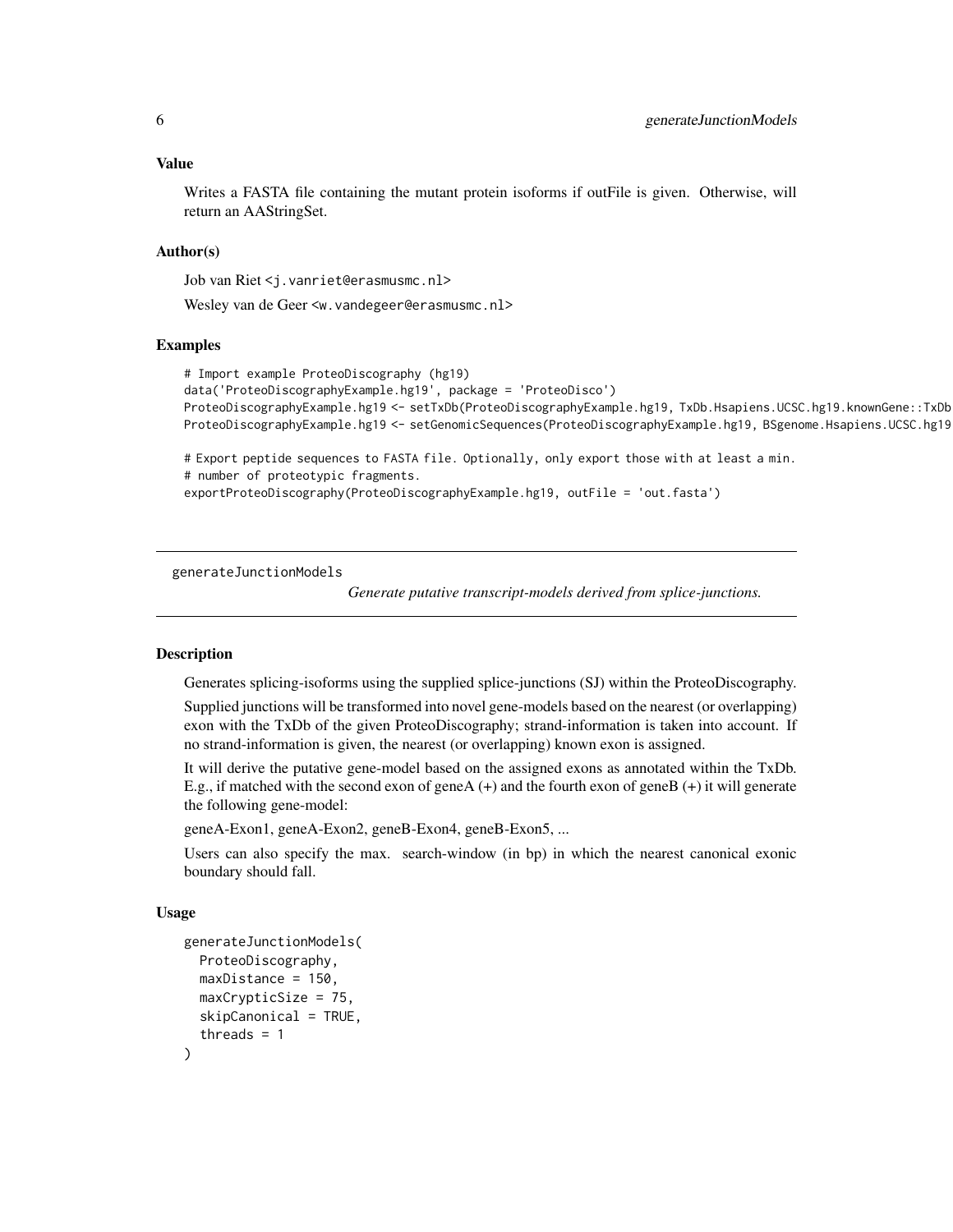#### <span id="page-6-0"></span>Arguments

ProteoDiscography

|               | (ProteoDiscography): ProteoDiscography object which stores the annotation<br>and genomic sequences.                                                                                                                                                                                                                                                                                     |
|---------------|-----------------------------------------------------------------------------------------------------------------------------------------------------------------------------------------------------------------------------------------------------------------------------------------------------------------------------------------------------------------------------------------|
| maxDistance   | (integer): Max. distance $(>=0$ bp) from splice-junction to nearest (or overlap-<br>ping) exon in bp. Setting this to high numbers will (erroneously) assign a distant<br>exon as 'neighboring' resulting in unlikely models. If the SJ is beyond this dis-<br>tance, it will be assigned as an cryptic exon and the length of this exon is set<br>with the [maxCrypticSize] parameter. |
|               | maxCrypticSize (integer): The max. extension of bp (respective to orientation) beyond the SJ if<br>it is assigned as a cryptic exon. I.e., the nr. of bp that will be used in determining<br>the putative transcript sequence for each cryptic junction.                                                                                                                                |
| skipCanonical | (logical): Should canonical exon-exon junctions be skipped (TRUE) or gener-<br>ated (FALSE)?                                                                                                                                                                                                                                                                                            |
| threads       | (integer): Number of threads.                                                                                                                                                                                                                                                                                                                                                           |

#### Value

ProteoDiscography with derived splice-isoforms.

# Author(s)

Job van Riet <j.vanriet@erasmusmc.nl>

Wesley van de Geer <w. vandegeer@erasmusmc.nl>

```
ProteoDiscography.hg19 <- ProteoDisco::generateProteoDiscography(
  TxDb = TxDb.Hsapiens.UCSC.hg19.knownGene::TxDb.Hsapiens.UCSC.hg19.knownGene,
  genomeSeqs = BSgenome.Hsapiens.UCSC.hg19::BSgenome.Hsapiens.UCSC.hg19
)
# Import splice-junctions (even spanning different chromosomes) based on our format.
testSJ <- readr::read_tsv(system.file('extdata', 'validationSetSJ_hg19.txt', package = 'ProteoDisco'))
# Add custom SJ to ProteoDiscography.
ProteoDiscography.hg19 <- ProteoDisco::importSpliceJunctions(
  ProteoDiscography = ProteoDiscography.hg19,
  inputSpliceJunctions = testSJ
)
# Generate junction-models from non-canonical splice-junctions.
ProteoDiscography.hg19 <- ProteoDisco::generateJunctionModels(
  ProteoDiscography = ProteoDiscography.hg19,
  # Max. distance from a known exon-boundary before introducing a novel exon.
 # If an adjacent exon is found within this distance, it will shorten or elongate that exon towards the SJ.
  maxDistance = 150,
 # Should we skip known exon-exon junctions (in which both the acceptor and donor are located on known adjacent exon
  skipCanonical = TRUE,
```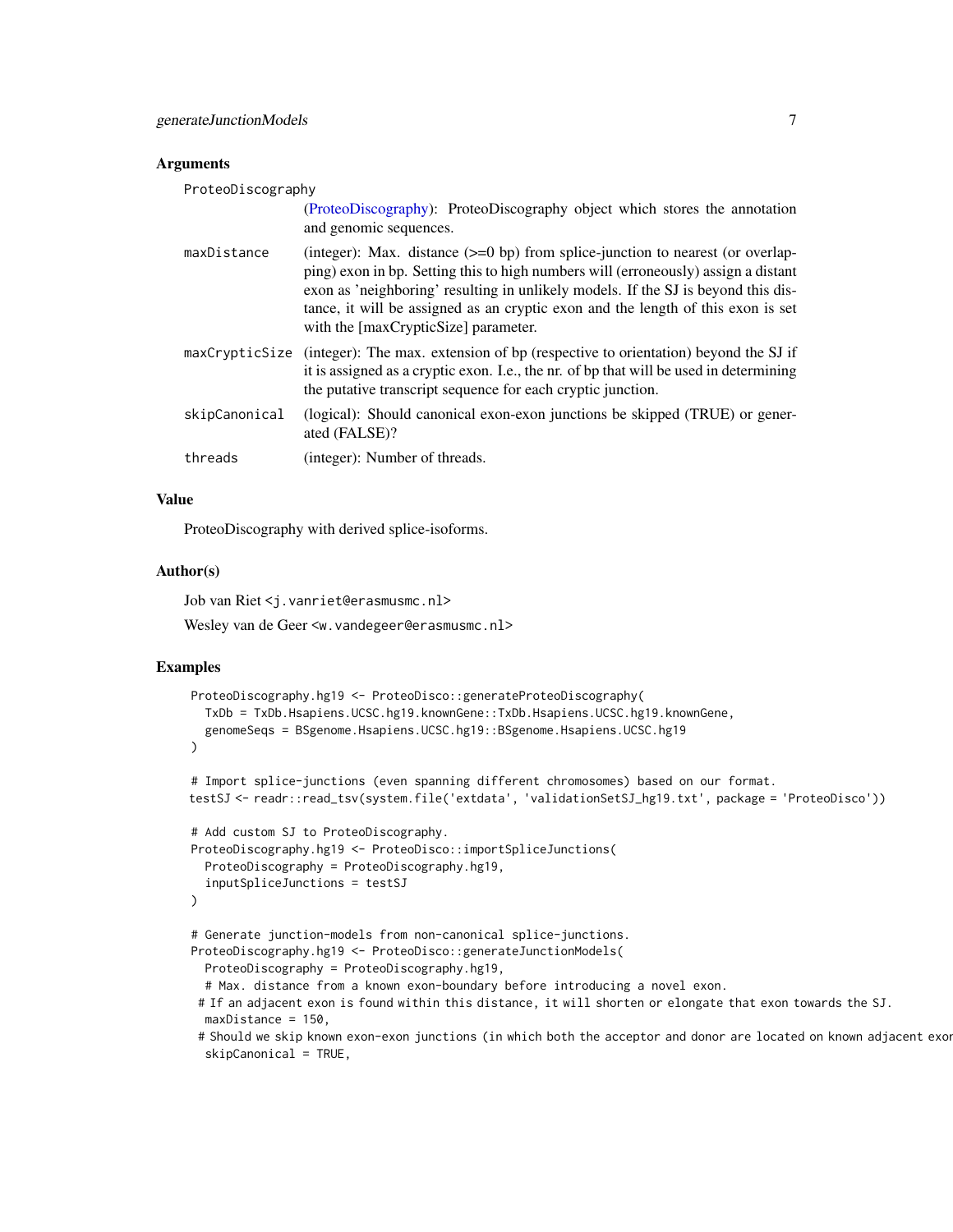```
# Perform on multiple threads (optional)
  threads = 1
)
```
generateProteoDiscography

*Generate the annotation database (ProteoDiscography)*

# Description

Generates a database containing the genomic and transcriptomic annotations which will be used downstream to integrate genomic variants and discover mutant protein sequences with ProteoDisco.

By default, only the common seqlevels between the TxDb and genomeSeqs will be kept..

# Usage

```
generateProteoDiscography(
  TxDb,
  genomeSeqs,
 useOnlySharedSeqlevels = TRUE,
  geneticCode = "Standard"
\lambda
```
# Arguments

| TxDb                   | (TxDb): TxDb object containing the genomic and transcriptomic annotations.                                                     |
|------------------------|--------------------------------------------------------------------------------------------------------------------------------|
| genomeSegs             | (DNAStringSet or BSgenome): Genomic sequence of the respective genome.                                                         |
| useOnlySharedSeglevels |                                                                                                                                |
|                        | (logical): Should only shared seqlevels between the TxDb and genomeSeqs be<br>kept?                                            |
| geneticCode            | (character): Which codon-table should be used? Default is set to Standard,<br>check GENETIC_CODE_TABLE for additional options. |

# Value

ProteoDiscography

# Author(s)

Job van Riet <j.vanriet@erasmusmc.nl>

Wesley van de Geer <w.vandegeer@erasmusmc.nl>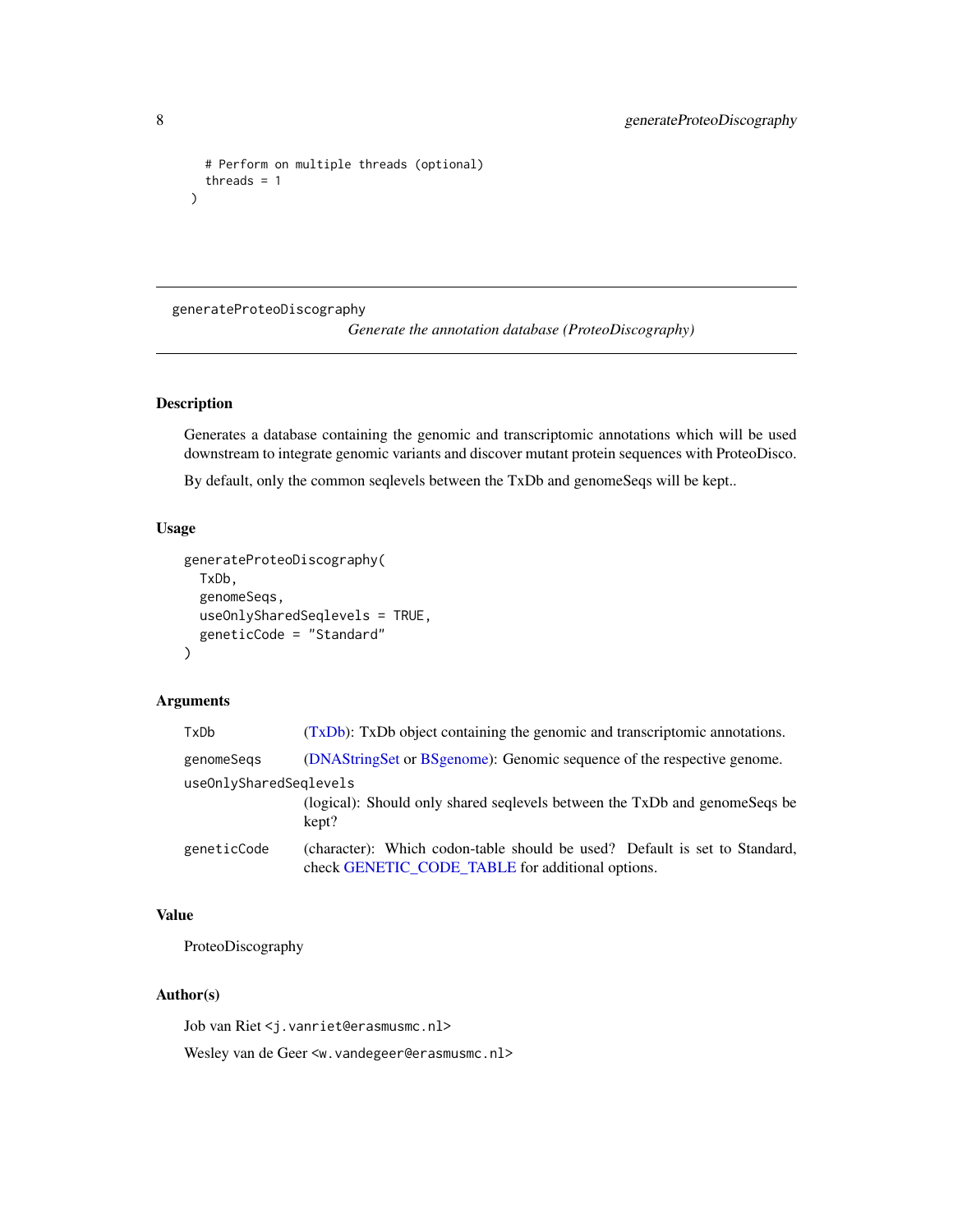# <span id="page-8-0"></span>getDiscography 9

#### Examples

```
# Generate a ProteoDiscography using existing TxDb and annotations.
ProteoDiscography.hg19 <- ProteoDisco::generateProteoDiscography(
  TxDb = TxDb.Hsapiens.UCSC.hg19.knownGene::TxDb.Hsapiens.UCSC.hg19.knownGene,
  genomeSeqs = BSgenome.Hsapiens.UCSC.hg19::BSgenome.Hsapiens.UCSC.hg19
)
```
getDiscography *Retrieve imported genomic variants, splice-junctions and manual sequences.*

# Description

Retrieve imported genomic variants, splice-junctions and manual sequences.

# Usage

```
getDiscography(x)
```
## S4 method for signature 'ProteoDiscography' getDiscography(x)

#### Arguments

x (ProteoDiscography): ProteoDiscography object.

# Value

Return a list of imported records, per category (genomic variants, splice-junctions and manual sequences).

```
# Import example ProteoDiscography (hg19)
data('ProteoDiscographyExample.hg19', package = 'ProteoDisco')
ProteoDiscographyExample.hg19 <- setTxDb(ProteoDiscographyExample.hg19, TxDb.Hsapiens.UCSC.hg19.knownGene::TxDb
ProteoDiscographyExample.hg19 <- setGenomicSequences(ProteoDiscographyExample.hg19, BSgenome.Hsapiens.UCSC.hg19
```

```
# Retrieve the imported records.
getDiscography(ProteoDiscographyExample.hg19)
```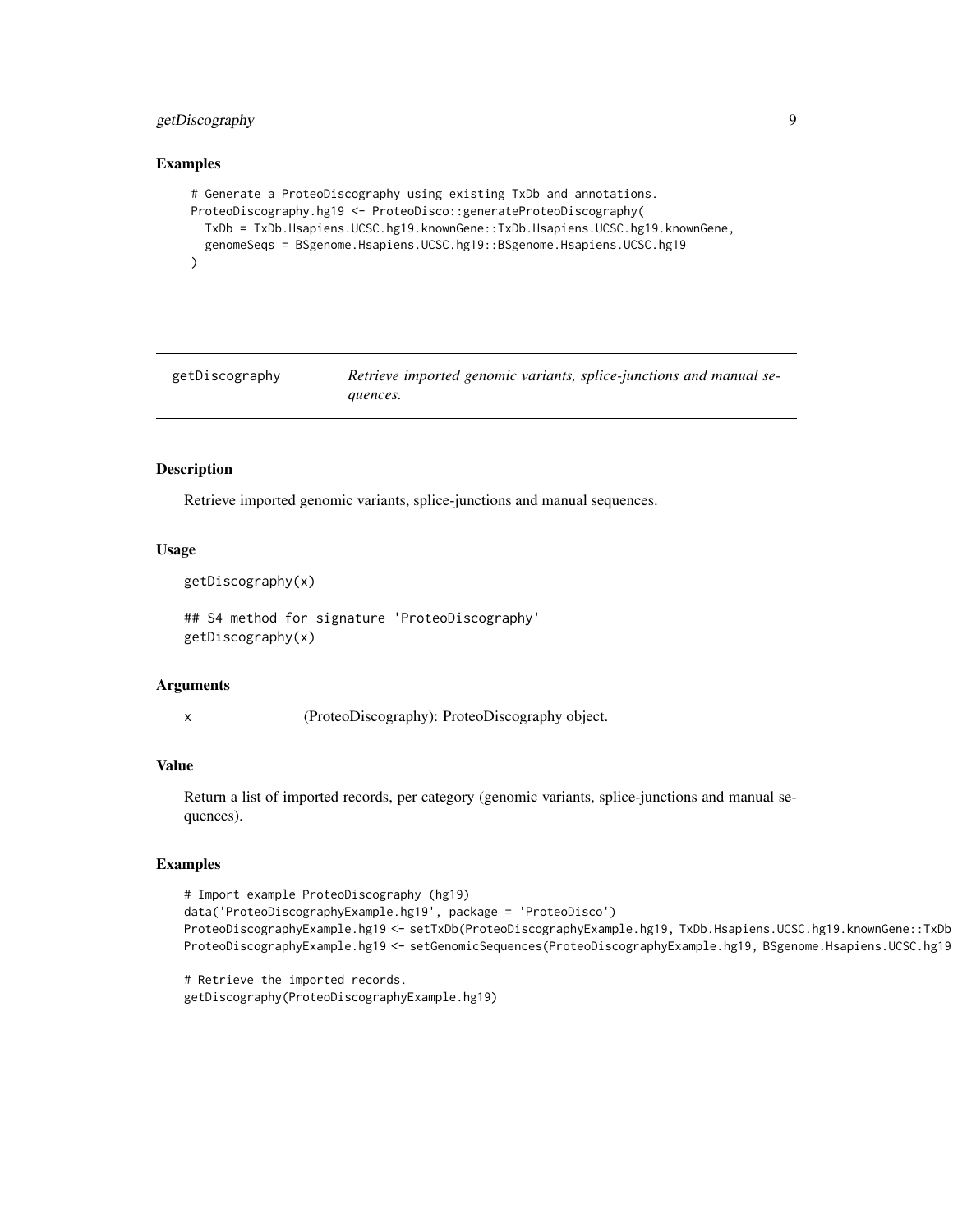<span id="page-9-0"></span>importGenomicVariants *Import genomic variants into the ProteoDiscography*

# Description

Imports genomic variants (SNV, MNV and InDels) present within the supplied VCF/MAF files into the ProteoDiscography as a VRanges. This genomic variants can later be incorporated within transcript sequences at a later stage.

# Usage

```
importGenomicVariants(
 ProteoDiscography,
 files,
  samplenames = NULL,
  removeExisting = FALSE,
 overwriteDuplicateSamples = TRUE,
  performAnchorCheck = TRUE,
  ignoreNonMatch = FALSE,
  threads = 1)
```
# Arguments

| ProteoDiscography         |                                                                                                                                                           |  |
|---------------------------|-----------------------------------------------------------------------------------------------------------------------------------------------------------|--|
|                           | (ProteoDiscography): ProteoDiscography object which stores the annotation<br>and genomic sequences.                                                       |  |
| files                     | (character): Path(s) to VCF or MAF files.                                                                                                                 |  |
| samplenames               | (character): Descriptive samplename(s) of the VCF files in the same order as<br>input VCF file(s), if NULL the basename of the file will be used instead. |  |
|                           | removeExisting (logical): Should previous mutations within the ProteoDiscography be removed?                                                              |  |
| overwriteDuplicateSamples |                                                                                                                                                           |  |
|                           | (logical): Replace duplicate samples (TRUE) or throw an error if duplicate sam-<br>ples are found.                                                        |  |
| performAnchorCheck        |                                                                                                                                                           |  |
|                           | (logical): Should the reference anchor be check for consistency with the given<br>genomic sequences?                                                      |  |
|                           | ignoreNonMatch (logical): Should non-matching reference anchors be ignored? These mutations<br>will be removed prior to appending.                        |  |
| threads                   | (integer): Number of threads.                                                                                                                             |  |

# Value

ProteoDiscography with additional imported SNVs, MNVs and InDels.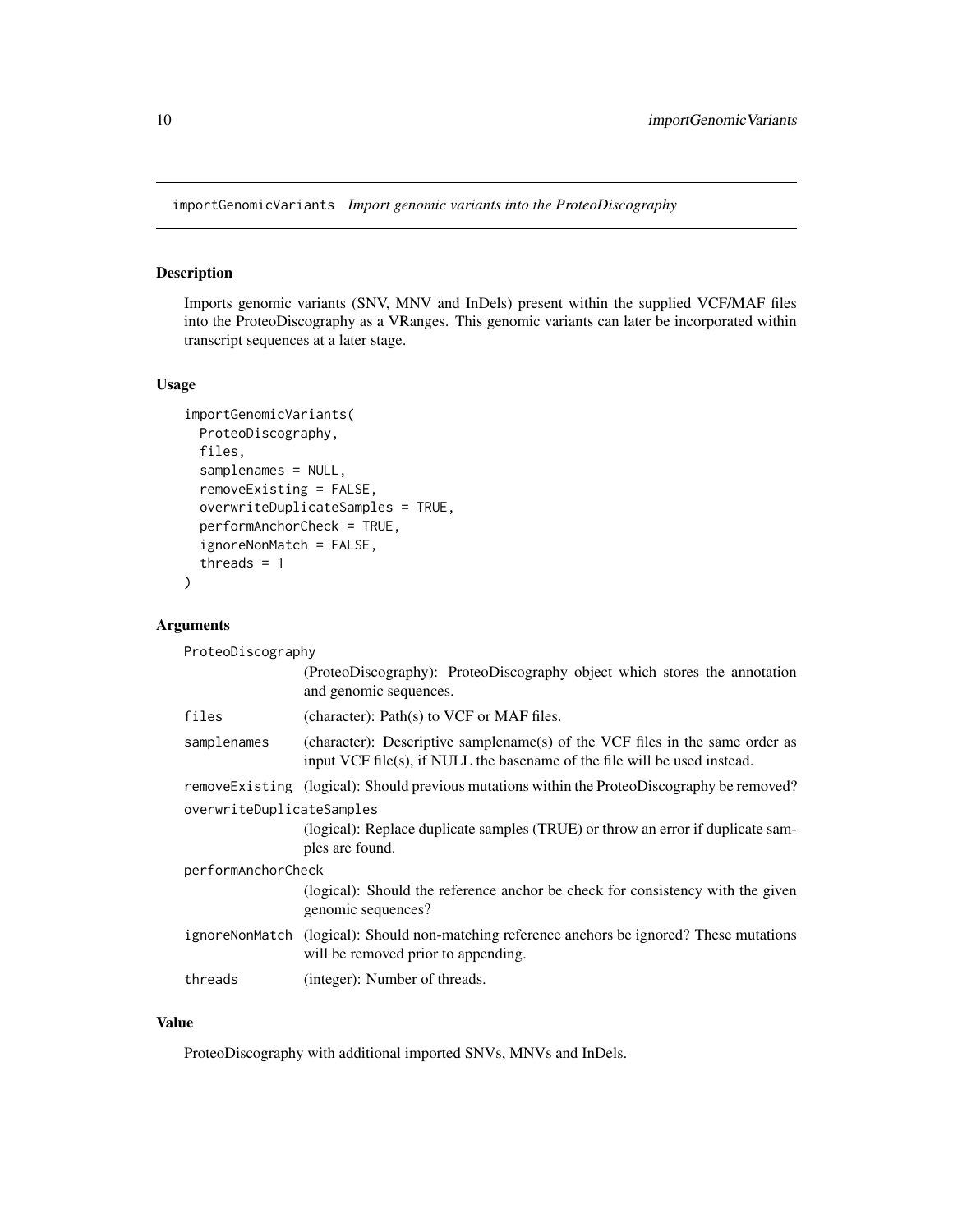#### <span id="page-10-0"></span>Author(s)

Job van Riet <j.vanriet@erasmusmc.nl>

Wesley van de Geer <w. vandegeer@erasmusmc.nl>

#### Examples

```
ProteoDiscography.hg19 <- ProteoDisco::generateProteoDiscography(
 TxDb = TxDb.Hsapiens.UCSC.hg19.knownGene::TxDb.Hsapiens.UCSC.hg19.knownGene,
 genomeSeqs = BSgenome.Hsapiens.UCSC.hg19::BSgenome.Hsapiens.UCSC.hg19
\mathcal{L}# Supply the ProteoDiscography with genomic variants to incorporate in downstream analysis. This can be one or multi
# Additional manual sequences and exon-exon mapping (i.e., splice junctions) can also be given as shown in the secti
ProteoDiscography.hg19 <- ProteoDisco::importGenomicVariants(
 ProteoDiscography = ProteoDiscography.hg19,
 # Provide the VCF / MAF files, if more then one supply a vector of files and corresponding samplenames.
 files = system.file('extdata', 'validationSet_hg19.vcf', package = 'ProteoDisco'),
 # We can replace the original samples within the VCF with nicer names.
```
samplenames = 'Validation Set (GRCh37)',

```
# Number of threads used for parallelization.
```
# We run samples sequentially and parallelize within (variant-wise multi-threading).

```
threads = 1,
```
# To increase import-speed for this example, do not check for validity of the reference anchor with the given refer performAnchorCheck = FALSE

importGenomicVariants.MAF *Import MAF files into a ProteoDiscography.*

#### Description

 $\lambda$ 

Import MAF files into a ProteoDiscography.

## Usage

```
importGenomicVariants.MAF(
 ProteoDiscography,
  files,
  performAnchorCheck = TRUE,
  ignoreNonMatch = FALSE,
  samplenames = NULL,
  threads = 1)
```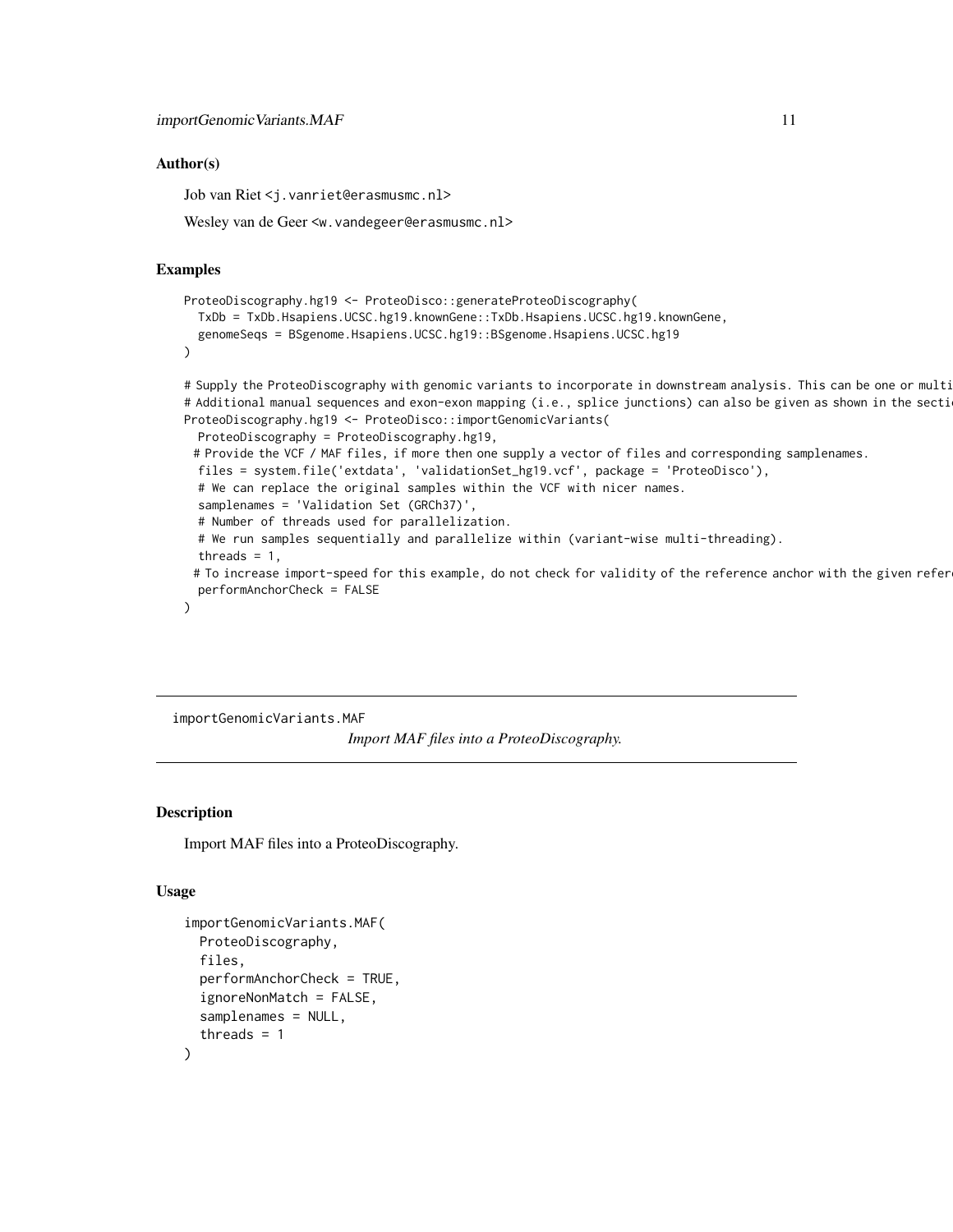# <span id="page-11-0"></span>Arguments

| ProteoDiscography  |                                                                                                                                                           |
|--------------------|-----------------------------------------------------------------------------------------------------------------------------------------------------------|
|                    | (ProteoDiscography): ProteoDiscography object which stores the annotation<br>and genomic sequences.                                                       |
| files              | (character): $Path(s)$ to VCF or MAF files.                                                                                                               |
| performAnchorCheck |                                                                                                                                                           |
|                    | (logical): Should the reference anchor be check for consistency with the given<br>genomic sequences?                                                      |
| ignoreNonMatch     | (logical): Should non-matching reference anchors be ignored? These mutations<br>will be removed prior to appending.                                       |
| samplenames        | (character): Descriptive samplename(s) of the VCF files in the same order as<br>input VCF file(s), if NULL the basename of the file will be used instead. |
| threads            | (integer): Number of threads.                                                                                                                             |

# Value

ProteoDiscography with additional imported SNVs, MNVs and InDels.

# Examples

```
ProteoDiscography.hg19 <- ProteoDisco::generateProteoDiscography(
 TxDb = TxDb.Hsapiens.UCSC.hg19.knownGene::TxDb.Hsapiens.UCSC.hg19.knownGene,
 genomeSeqs = BSgenome.Hsapiens.UCSC.hg19::BSgenome.Hsapiens.UCSC.hg19
)
```
# Supply the ProteoDiscography with genomic variants to incorporate in downstream analysis. This can be one or multi # Additional manual sequences and exon-exon mapping (i.e., splice junctions) can also be given as shown in the secti ProteoDiscography.hg19 <- ProteoDisco::importGenomicVariants(

```
ProteoDiscography = ProteoDiscography.hg19,
# Provide the VCF / MAF files, if more then one supply a vector of files and corresponding samplenames.
files = system.file('extdata', 'validationSet_hg19.vcf', package = 'ProteoDisco'),
# We can replace the original samples within the VCF with nicer names.
samplenames = 'Validation Set (GRCh37)',
# Number of threads used for parallelization.
# We run samples sequentially and parallelize within (variant-wise multi-threading).
threads = 1,
# To increase import-speed for this example, do not check for validity of the reference anchor with the given refer
performAnchorCheck = FALSE
```
importGenomicVariants.VCF

*Import VCF files into a ProteoDiscography.*

# **Description**

)

Import VCF files into a ProteoDiscography.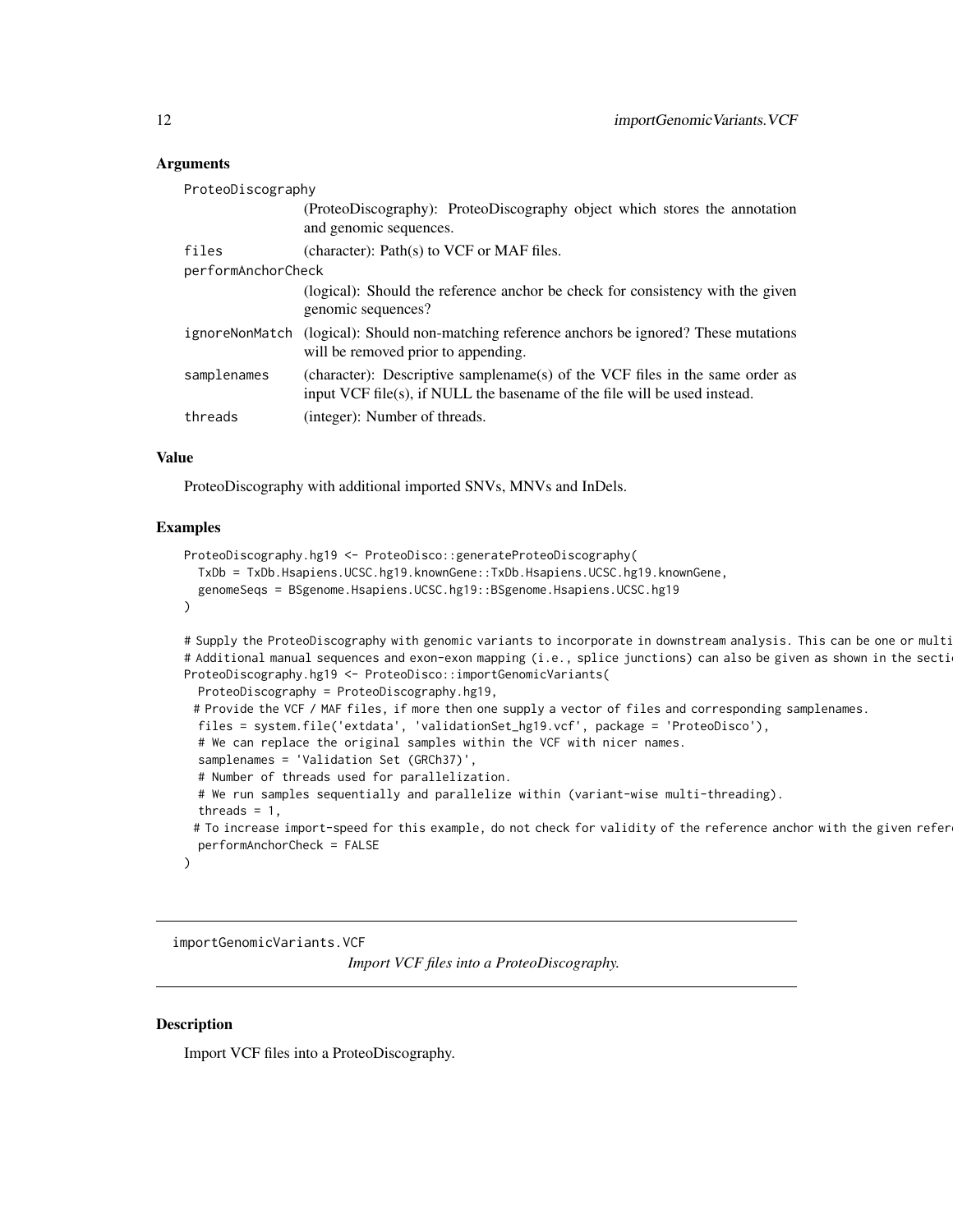# Usage

```
importGenomicVariants.VCF(
 ProteoDiscography,
  files,
  samplenames = NULL,
  performAnchorCheck = TRUE,
  ignoreNonMatch = FALSE,
  threads = 1)
```
#### Arguments

| ProteoDiscography  |                                                                                                                                                           |  |
|--------------------|-----------------------------------------------------------------------------------------------------------------------------------------------------------|--|
|                    | (ProteoDiscography): ProteoDiscography object which stores the annotation<br>and genomic sequences.                                                       |  |
| files              | (character): Path(s) to VCF or MAF files.                                                                                                                 |  |
| samplenames        | (character): Descriptive samplename(s) of the VCF files in the same order as<br>input VCF file(s), if NULL the basename of the file will be used instead. |  |
| performAnchorCheck |                                                                                                                                                           |  |
|                    | (logical): Should the reference anchor be check for consistency with the given<br>genomic sequences?                                                      |  |
|                    | ignoreNonMatch (logical): Should non-matching reference anchors be ignored? These mutations<br>will be removed prior to appending.                        |  |
| threads            | (integer): Number of threads.                                                                                                                             |  |

# Value

ProteoDiscography with additional imported SNVs, MNVs and InDels.

# Examples

```
ProteoDiscography.hg19 <- ProteoDisco::generateProteoDiscography(
 TxDb = TxDb.Hsapiens.UCSC.hg19.knownGene::TxDb.Hsapiens.UCSC.hg19.knownGene,
 genomeSeqs = BSgenome.Hsapiens.UCSC.hg19::BSgenome.Hsapiens.UCSC.hg19
)
```
# Supply the ProteoDiscography with genomic variants to incorporate in downstream analysis. This can be one or multi # Additional manual sequences and exon-exon mapping (i.e., splice junctions) can also be given as shown in the secti ProteoDiscography.hg19 <- ProteoDisco::importGenomicVariants(

```
ProteoDiscography = ProteoDiscography.hg19,
# Provide the VCF / MAF files, if more then one supply a vector of files and corresponding samplenames.
files = system.file('extdata', 'validationSet_hg19.vcf', package = 'ProteoDisco'),
# We can replace the original samples within the VCF with nicer names.
samplenames = 'Validation Set (GRCh37)',
# Number of threads used for parallelization.
# We run samples sequentially and parallelize within (variant-wise multi-threading).
threads = 1,
# To increase import-speed for this example, do not check for validity of the reference anchor with the given refer
performAnchorCheck = FALSE
```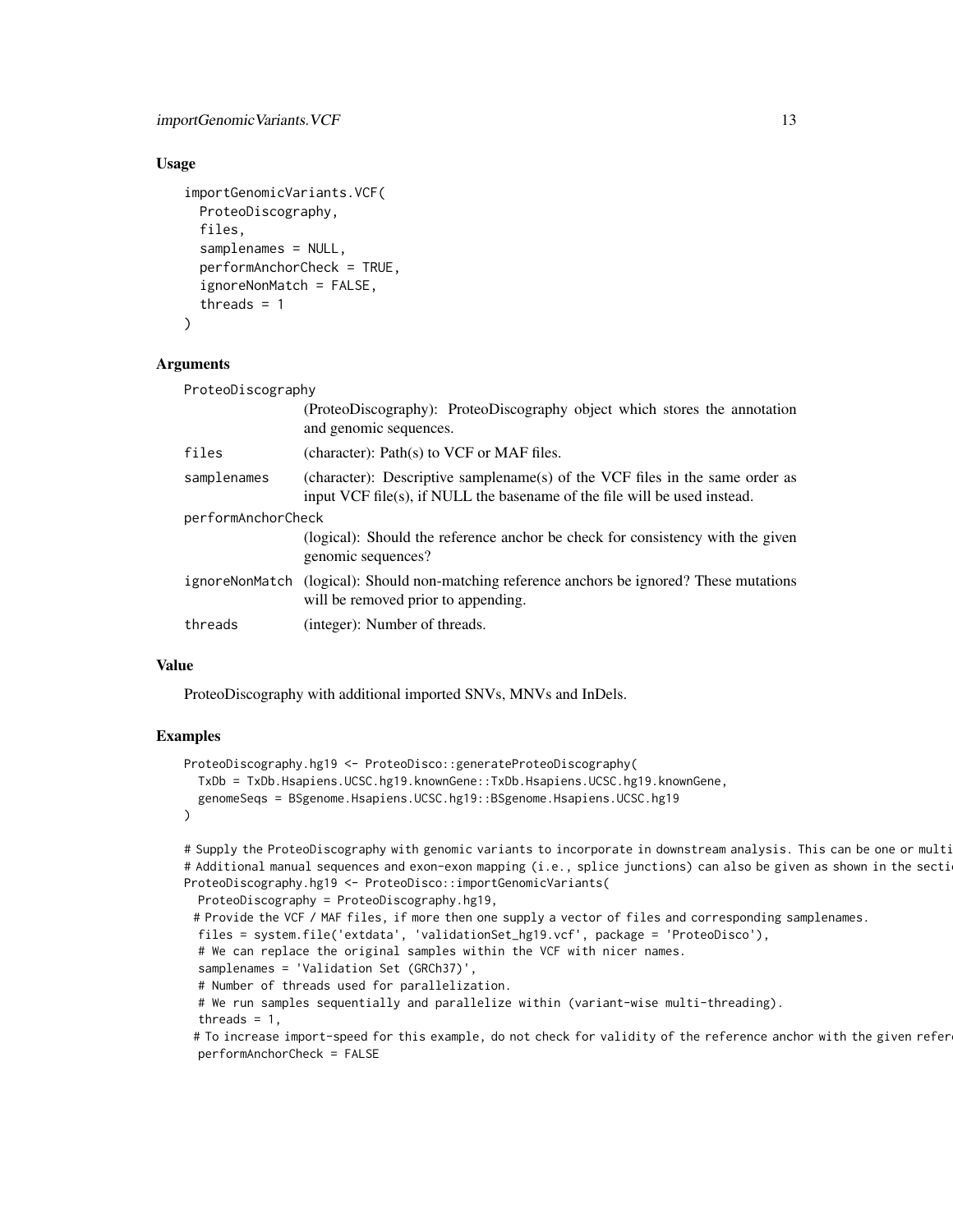<span id="page-13-0"></span>)

importSpliceJunctions *Import splice-junctions into the ProteoDiscograpy.*

#### Description

Generates putative gene-models based on supplied genomic coordinates of splice-junctions. Input should be a tibble containing the following columns:

- junctionA: Genomic coordinates of the 5'-junction. (format: chr:start:strand, i.e.: chr1:100:+)
- junctionB: Genomic coordinates of the 3'-junction. (format: chr:end:strand, i.e.: chr1:150:+)
- sample: Names of the samples. (character, optional)
- identifier: The identifier which will be used in downstream analysis. (character, optional)

Common splice-junction formats (BED and SJ.out.tab (STAR)) can also be supplied and are converted into the correct DataFrame.

By utilizing two separate junction-sites, interchromosomal trans-splicing or chimeric transcripts from genomic fusions (e.g., resulting from the BCR/ABL1 fusion-gene) can also be handled.

# Usage

```
importSpliceJunctions(
 ProteoDiscography,
  inputSpliceJunctions,
  isTopHat = TRUE,samples = NULL,
  aggregateSamples = FALSE,
  removeExisting = FALSE,
  overwriteDuplicateSamples = FALSE
)
```
# Arguments

ProteoDiscography

(ProteoDiscography): ProteoDiscography object which stores the annotation and genomic sequences.

```
inputSpliceJunctions
                 (tibble): Tibble containing the splice-junctions.
isTopHat (logical): Are the imported (.BED) files from TopHat? If so, the start-end of the
                 SJ are corrected for max. overhang.
samples (character): Preferred names for the samples if BED / TAB files are supplied,
                 default is derived from filepath.
```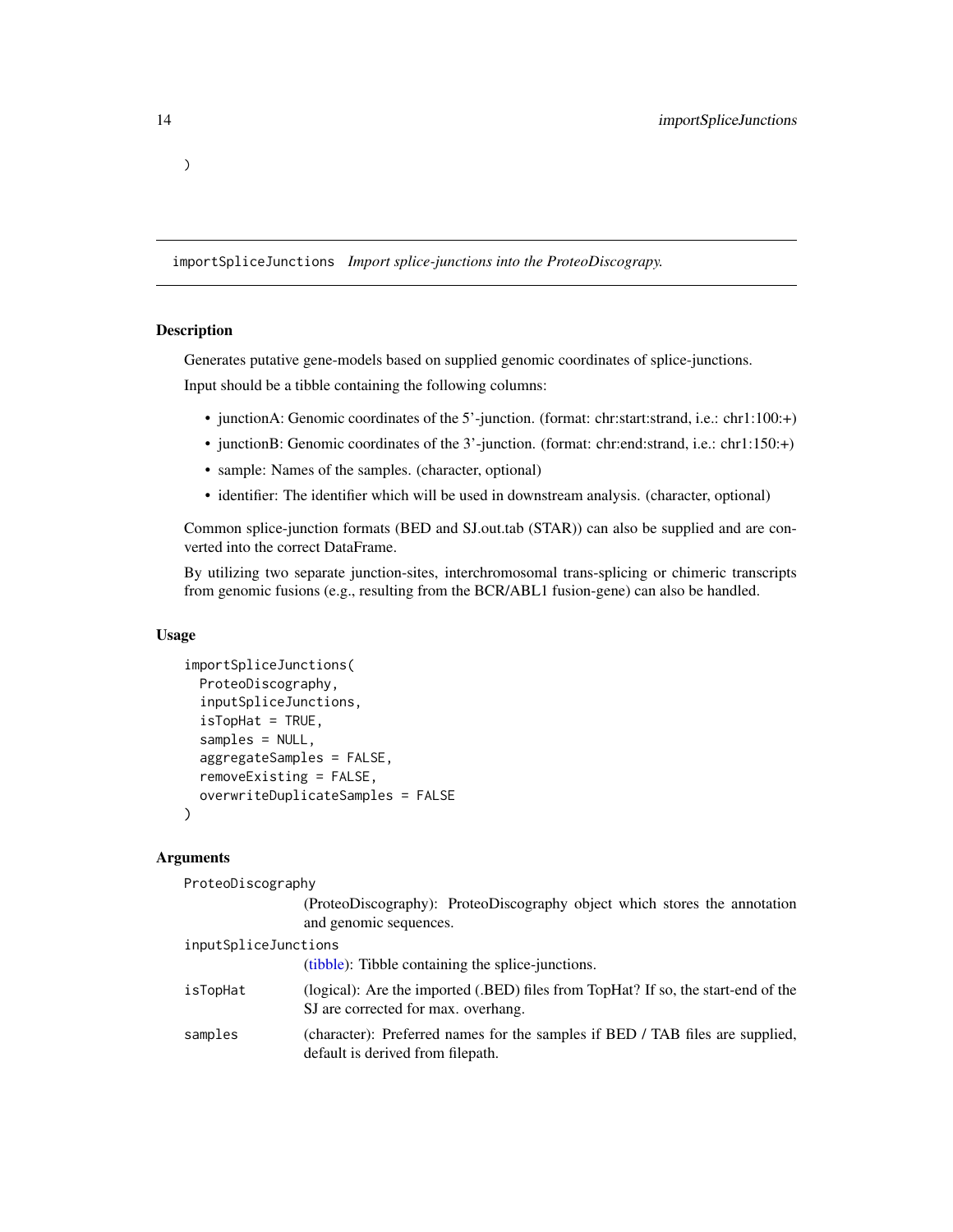```
aggregateSamples
```
(logical): Should splice-junctions from multiple samples be aggregated? Or should sample-specific models be generated? If genomic variants are to be incorporated within the derived splice-transcripts, the names of samples need to be match.

removeExisting (logical): Should existing entries be removed?

```
overwriteDuplicateSamples
```
(logical): Should duplicate samples be overwritten?

# Value

ProteoDiscography with imported splice-junctions.

# Author(s)

Job van Riet <j.vanriet@erasmusmc.nl>

Wesley van de Geer <w.vandegeer@erasmusmc.nl>

```
ProteoDiscography.hg19 <- ProteoDisco::generateProteoDiscography(
  TxDb = TxDb.Hsapiens.UCSC.hg19.knownGene::TxDb.Hsapiens.UCSC.hg19.knownGene,
  genomeSeqs = BSgenome.Hsapiens.UCSC.hg19::BSgenome.Hsapiens.UCSC.hg19
)
# Import from file.
ProteoDiscography.hg19 <- ProteoDisco::importSpliceJunctions(
  ProteoDiscography = ProteoDiscography.hg19,
 inputSpliceJunctions = system.file('extdata', 'spliceJunctions_pyQUILTS_chr22.bed', package = 'ProteoDisco'),
  # (Optional) Rename samples.
  samples = 'pyQUILTS',
  # Specify that the given BED files are obtained from TopHat.
  # Chromosomal coordinates from TopHat require additional formatting.
  isTopHat = TRUE,
\lambda# Or, import splice-junctions (even spanning different chromosomes) based on our format.
testSJ <- readr::read_tsv(system.file('extdata', 'validationSetSJ_hg19.txt', package = 'ProteoDisco'))
# Add custom SJ to ProteoDiscography.
ProteoDiscography.hg19 <- ProteoDisco::importSpliceJunctions(
  ProteoDiscography = ProteoDiscography.hg19,
  inputSpliceJunctions = testSJ,
  # Append to existing SJ-input.
  removeExisting = FALSE
)
```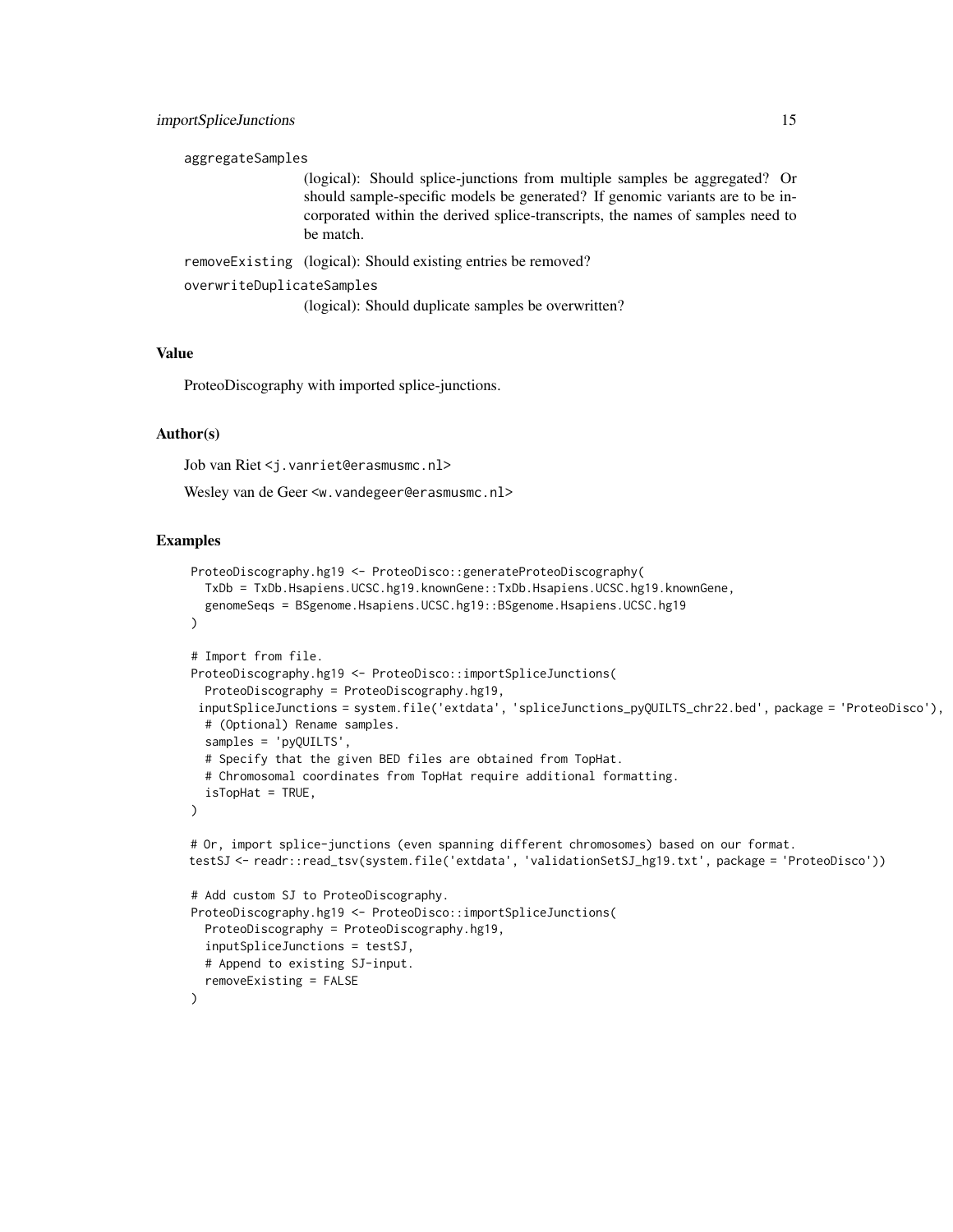```
importTranscriptSequences
```
*Incorporate manual transcript sequences into the ProteoDiscography*

#### Description

The given DataFrame (transcripts) should include the following columns:

- sample: Names of the samples. (character)
- identifier: The identifier which will be used in downstream analysis. (character)
- Tx.SequenceMut: The mutant mRNA sequence. (DNAStringSet)
- gene: Name of the gene. (character, optional)

The supplied mutant sequences do not need to have a respective record within the used TxDb as these are handled as independent sequences.

# Usage

```
importTranscriptSequences(
 ProteoDiscography,
  transcripts,
  removeExisting = FALSE,
  overwriteDuplicateSamples = FALSE
)
```
## Arguments

ProteoDiscography (ProteoDiscography): ProteoDiscography object which stores the annotation and genomic sequences. transcripts [\(DataFrame\)](#page-0-0): DataFrame containing metadata and the transcript sequences. removeExisting (logical): Should previous mutations within the ProteoDiscography be removed? overwriteDuplicateSamples (logical): Replace duplicate samples (TRUE) or throw an error if duplicate samples are found.

# Value

ProteoDiscography with added mutant transcript sequences from manual input.

# Author(s)

Job van Riet <j.vanriet@erasmusmc.nl> Wesley van de Geer <w. vandegeer@erasmusmc.nl>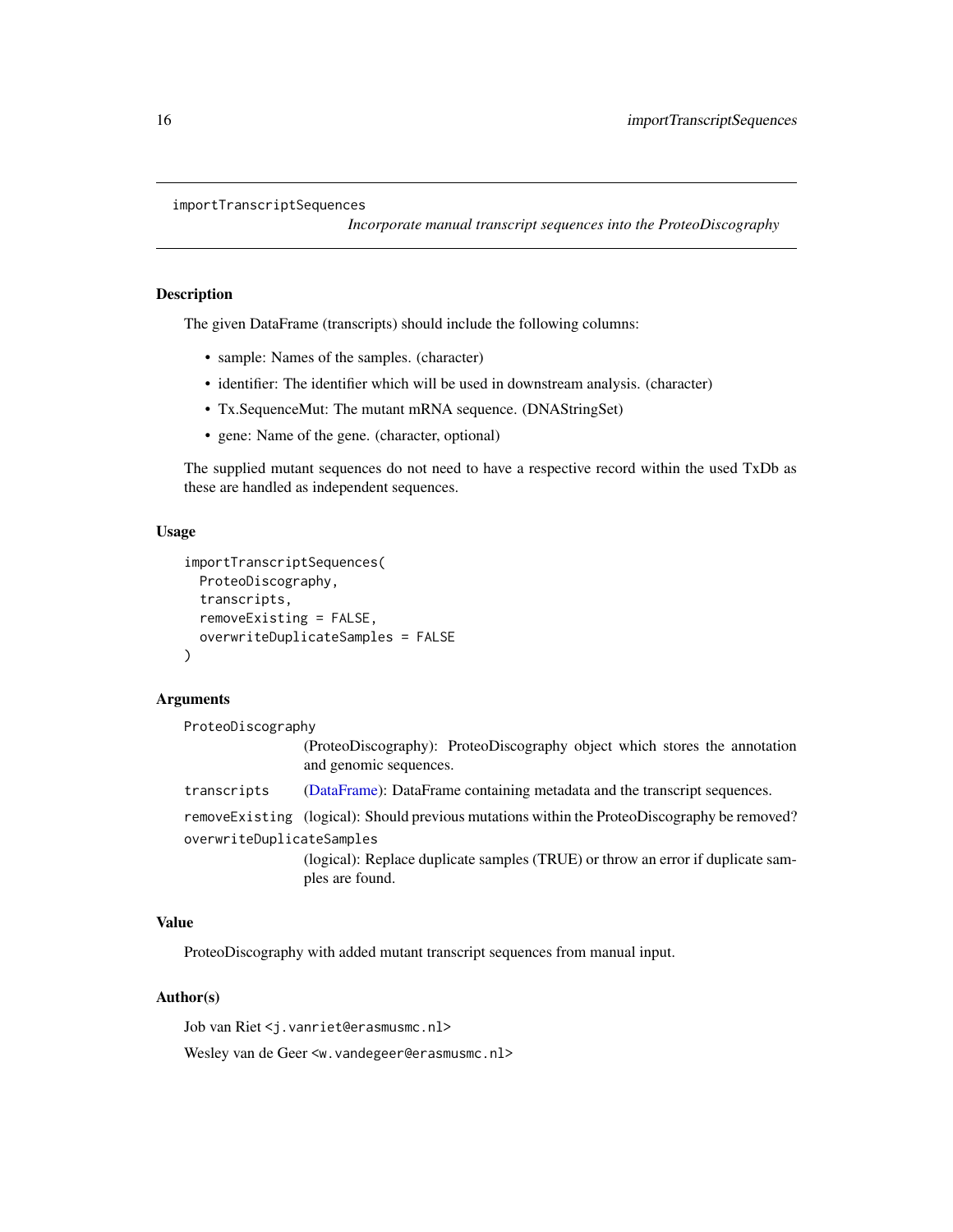# <span id="page-16-0"></span>Examples

```
ProteoDiscography.hg19 <- ProteoDisco::generateProteoDiscography(
  TxDb = TxDb.Hsapiens.UCSC.hg19.knownGene::TxDb.Hsapiens.UCSC.hg19.knownGene,
  genomeSeqs = BSgenome.Hsapiens.UCSC.hg19::BSgenome.Hsapiens.UCSC.hg19
\lambdamanualSeq <- S4Vectors::DataFrame(
  sample = rep('Example', 2),
  identifier = c('Example 1', 'Example 2'),
  gene = c('GeneA', 'GeneB'),
 Tx.SequenceMut = Biostrings::DNAStringSet(list(Biostrings::DNAString('ATCGGGCCCGACGTT'), Biostrings::DNAStrin
)
# Add to ProteoDiscography.
ProteoDiscography.hg19 <- ProteoDisco::importTranscriptSequences(
  ProteoDiscography.hg19,
  transcripts = manualSeq
)
```
incorporateGenomicVariants

*Incorporate genomic events into their overlapping exonic sequences*

# Description

incorporateMutations Incorporates SNV, MNV and InDels present in the ProteoDiscography on the transcripts.

# Usage

```
incorporateGenomicVariants(
  ProteoDiscography,
  aggregateSamples = FALSE,
  aggregateWithinExon = TRUE,
  aggregateWithinTranscript = TRUE,
  ignoreOverlappingMutations = TRUE,
  threads = 1)
```
# Arguments

```
ProteoDiscography
```
(ProteoDiscography): ProteoDiscography object which stores the annotation and genomic sequences.

aggregateSamples

(logical): Should genomic mutations from different samples be incorporated within the same transcript?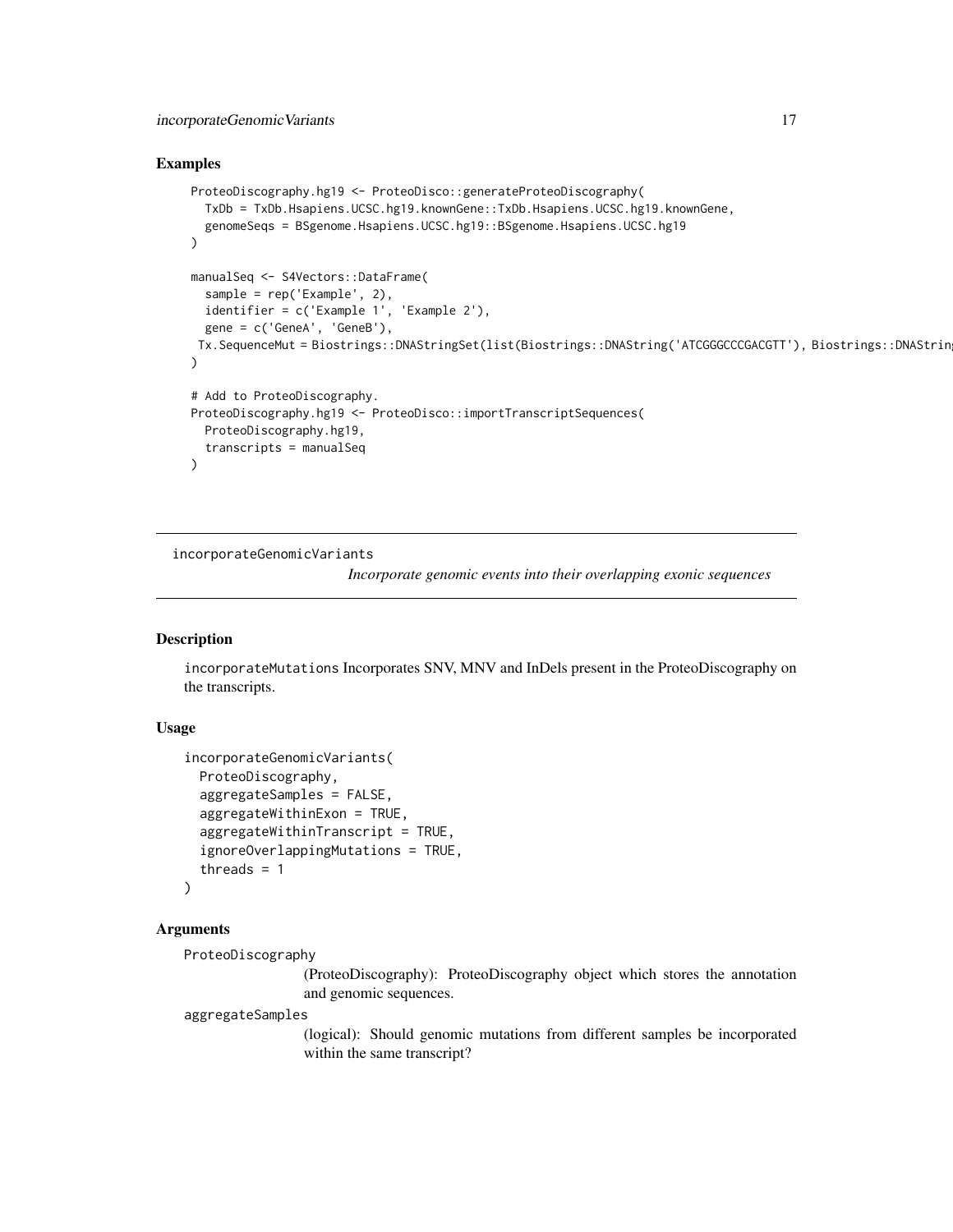| aggregateWithinExon        |                                                                                                                                                                                                                                                                                                    |
|----------------------------|----------------------------------------------------------------------------------------------------------------------------------------------------------------------------------------------------------------------------------------------------------------------------------------------------|
|                            | (logical): Should multiple mutations within the same exon be aggregated (TRUE)<br>or should each mutation per exon produce a separate mutant transcript?                                                                                                                                           |
| aggregateWithinTranscript  |                                                                                                                                                                                                                                                                                                    |
|                            | (logical): Should multiple mutant exons within the same transcript be aggre-<br>gated?                                                                                                                                                                                                             |
| ignoreOverlappingMutations |                                                                                                                                                                                                                                                                                                    |
|                            | (logical): Incorporate first mutation (by order) and ignore subsequent over-<br>lapping mutations (and provide a warning) or stop the incorporation (if set to<br>TRUE). If aggregate Within Exon is set to FALSE, each mutations are added into<br>separate exon to produce seperate transcripts. |
| threads                    | (integer): Number of threads.                                                                                                                                                                                                                                                                      |

# Value

ProteoDiscography with mutant transcript sequences containing SNVs, MNVs and InDels.

# Author(s)

Job van Riet <j.vanriet@erasmusmc.nl>

Wesley van de Geer <w.vandegeer@erasmusmc.nl>

```
# Import example ProteoDiscography (hg19)
data('ProteoDiscographyExample.hg19', package = 'ProteoDisco')
ProteoDiscographyExample.hg19 <- setTxDb(ProteoDiscographyExample.hg19, TxDb.Hsapiens.UCSC.hg19.knownGene::TxDb.Hsapiens.UCSC.hg19.knownGene)
ProteoDiscographyExample.hg19 <- setGenomicSequences(ProteoDiscographyExample.hg19, BSgenome.Hsapiens.UCSC.hg19
# Incorporate the genomic variants.
ProteoDiscographyExample.hg19 <- ProteoDisco::incorporateGenomicVariants(
 ProteoDiscography = ProteoDiscographyExample.hg19,
 # Do not aggregate samples and generate mutant transcripts from the mutations per sample.
 aggregateSamples = FALSE,
 # If there are multiple mutations within the same exon (CDS), place them on the same mutant CDS sequence.
 aggregateWithinExon = TRUE,
 # Aggregate multiple mutant exons (CDS) within the same transcripts instead of incorporating one at a time.
 aggregateWithinTranscript = TRUE,
 # If there are overlapping mutations on the same coding position, retain only the first of the overlapping mutation
 # If set to FALSE, throw an error and specify which CDS had overlapping mutations.
 ignoreOverlappingMutations = TRUE,
 # Number of threads.
```

```
threads = 1
```

```
\mathcal{L}
```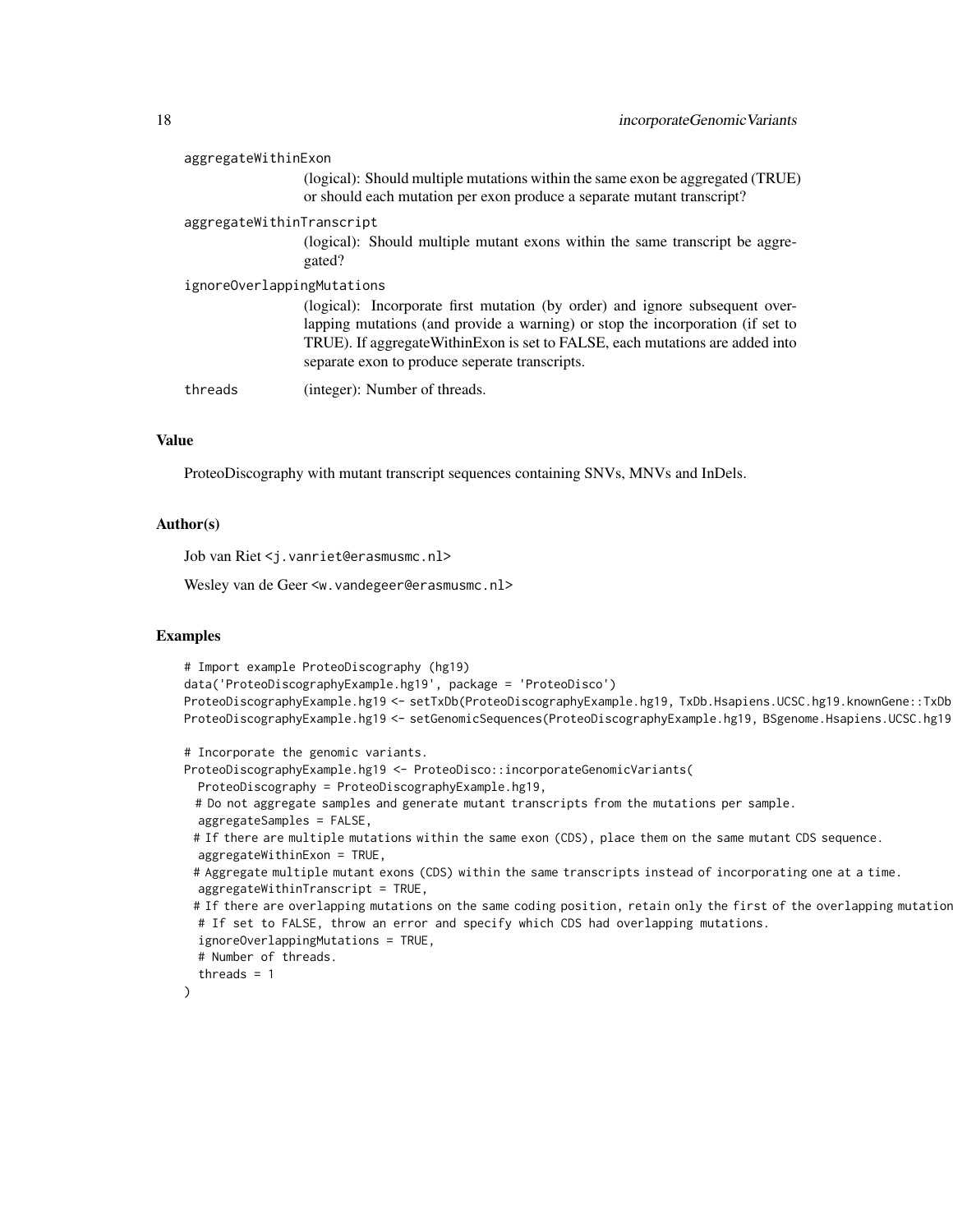<span id="page-18-0"></span>mutantTranscripts *Adds mutant transcript sequences to the ProteoDiscography in the appropriate slot*

#### Description

Adds mutant transcript sequences to the ProteoDiscography in the appropriate slot

#### Usage

mutantTranscripts(x)

#### Arguments

x (ProteoDiscography): ProteoDiscography.

# Value

Return all incorporated mutant transcripts (list of DataFrame).

#### Examples

```
# Import example ProteoDiscography (hg19)
data('ProteoDiscographyExample.hg19', package = 'ProteoDisco')
ProteoDiscographyExample.hg19 <- setTxDb(ProteoDiscographyExample.hg19, TxDb.Hsapiens.UCSC.hg19.knownGene::TxDb.Hsapiens.UCSC.hg19.knownGene)
ProteoDiscographyExample.hg19 <- setGenomicSequences(ProteoDiscographyExample.hg19, BSgenome.Hsapiens.UCSC.hg19
```
# Retrieve all generated mutant transcripts. mutantTranscripts(ProteoDiscographyExample.hg19)

ProteoDiscography-class

*ProteoDiscography*

# Description

An S4 object containing the reference genome sequences and gene-model annotations (TxDB).

This also stores genomic variants and splice-junctions from which mutant transcript sequences can be generated.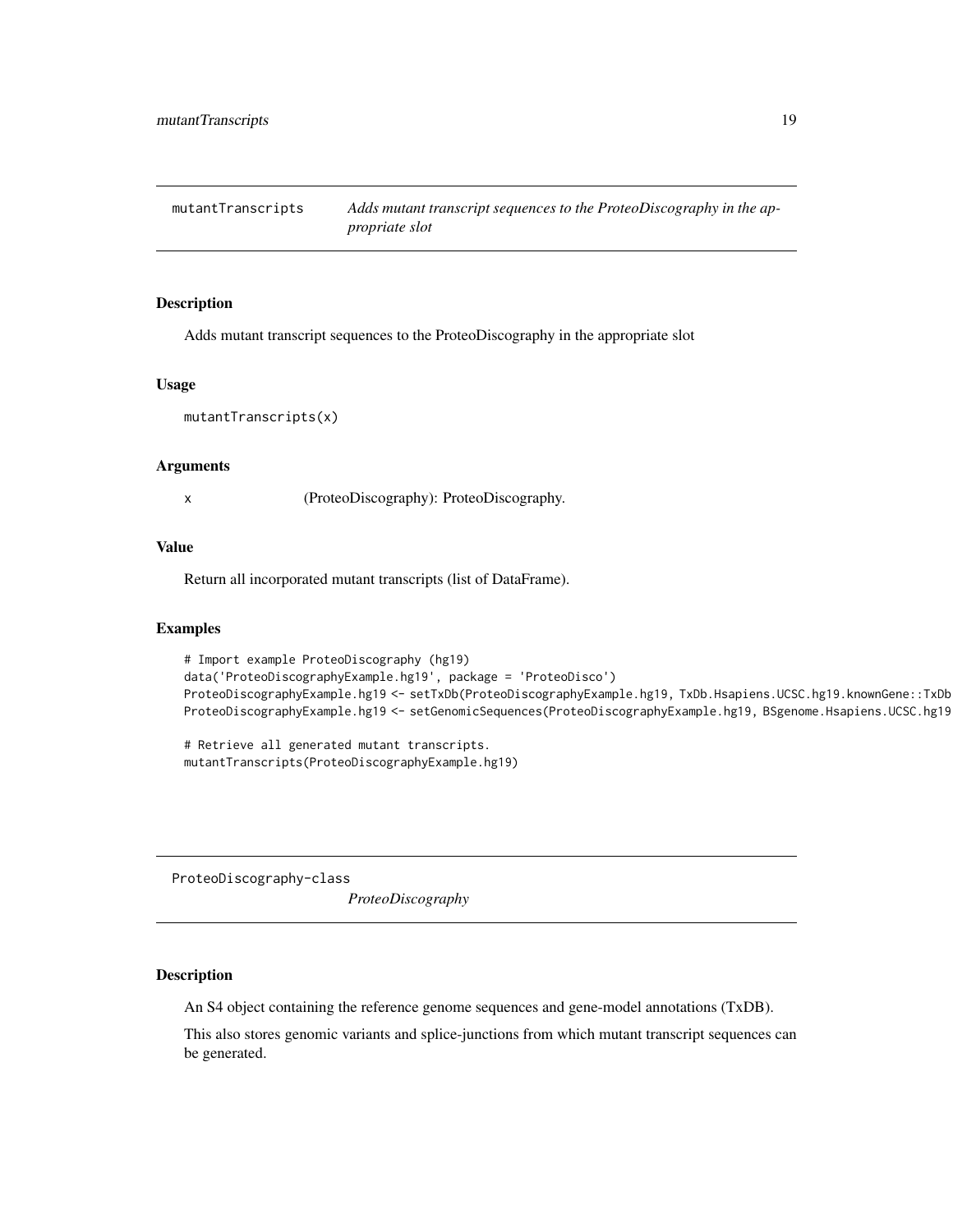#### <span id="page-19-0"></span>**Slots**

TxDb [\(TxDb\)](#page-0-0): TxDb object containing the genomic and transcript annotations.

genomeSeqs [\(DNAStringSet](#page-0-0) or [BSgenome\)](#page-0-0): Genomic sequence of the respective genome.

input.genomicVariants [\(VRangesList\)](#page-0-0): Imported genomic variants (SNV, MNV and InDels).

input.spliceJunctions (DataFrame): Imported splice-junctions.

input.manualSequences (DataFrame): Imported manual sequences.

- mutantTranscripts.genomicVariants [\(tibble\)](#page-0-0): Generated mutant mRNA sequences from genomic variants.
- mutantTranscripts.spliceJunctions [\(tibble\)](#page-0-0): Generated mutant mRNA sequences from splicejunctions.
- mutantTranscripts.manualSequences [\(tibble\)](#page-0-0): Processed mutant mRNA sequences from manual input.

GENETIC\_CODE [\(GENETIC\\_CODE\\_TABLE\)](#page-0-0): The genetic code table to be used during translation. metadata (data.frame): Supplied data.frame.

# Author(s)

Job van Riet

ProteoDiscographyExample.hg19

*Example ProteoDiscography.*

#### **Description**

A ProteoDiscography object based on validated genomic variants (hg19) using existing transcript annotations (hg19).

# Usage

ProteoDiscographyExample.hg19

#### Format

An object of class ProteoDiscography of length 1.

#### Details

Generated using the following commands: # Use existing hg19 annotations. ProteoDiscographyExample.hg19 <- ProteoDisco::generateProteoDiscography(TxDb = TxDb.Hsapiens.UCSC.hg19.knownGene::TxDb.Hsapiens genomeSeqs = BSgenome.Hsapiens.UCSC.hg19::BSgenome.Hsapiens.UCSC.hg19 )

# Add mutations from hg19 validation set. ProteoDiscographyExample.hg19 <- ProteoDisco::importGenomicVariants( ProteoDiscography = ProteoDiscographyExample.hg19, files = system.file('extdata', 'validation-Set\_hg19.vcf', package = 'ProteoDisco'), samplenames = 'Validation Set (GRCh37)', threads = 1 )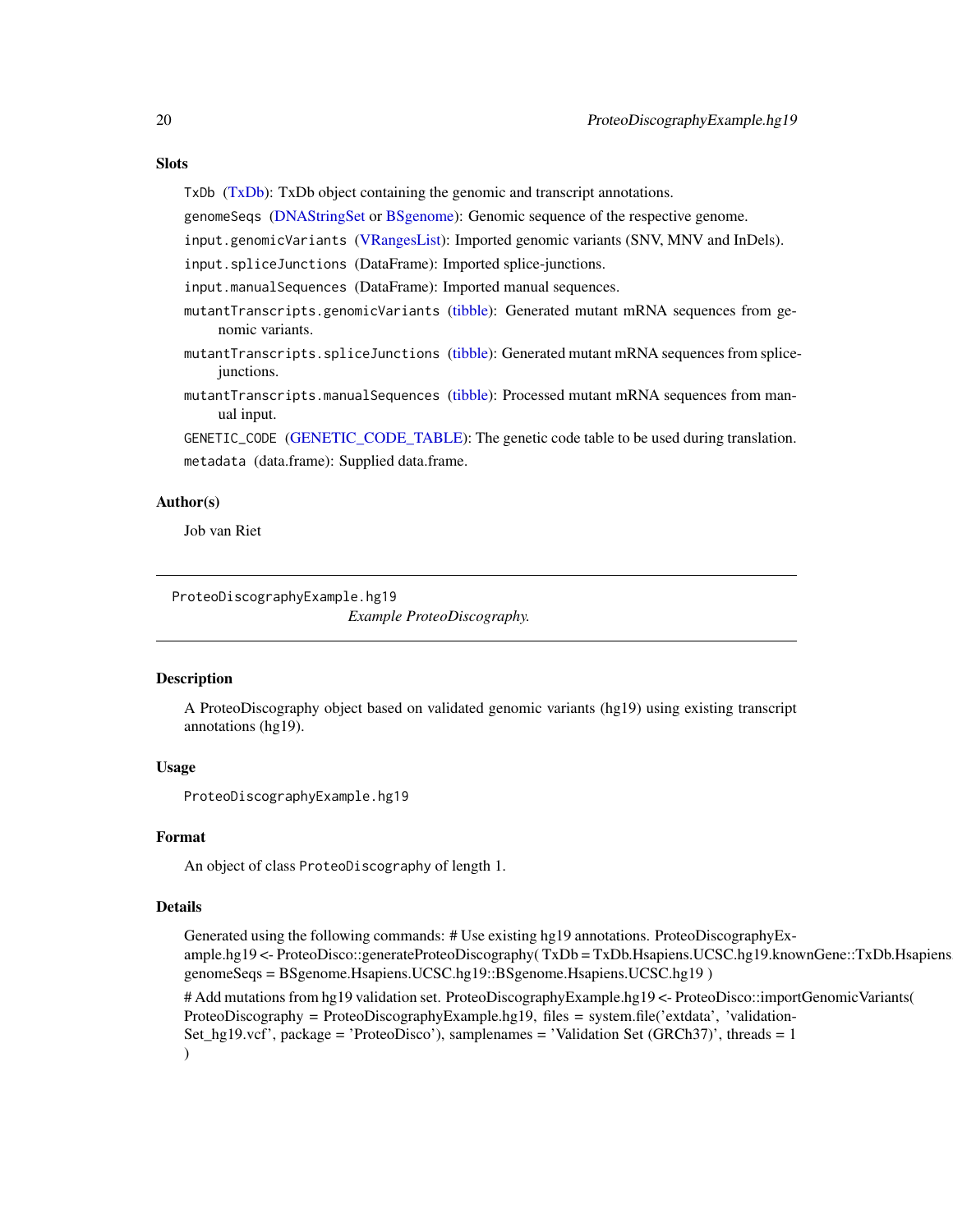# <span id="page-20-0"></span>setGenomicSequences 21

# Incorporate genomic mutations. ProteoDiscographyExample.hg19 <- ProteoDisco::incorporateGenomicVariants( ProteoDiscography = ProteoDiscographyExample.hg19, aggregateSamples = FALSE, aggregate-WithinExon = TRUE, aggregateWithinTranscript = FALSE, ignoreOverlappingMutations = TRUE, threads  $= 1$ )

## Source

<https://cancer.sanger.ac.uk/cosmic>

setGenomicSequences *Change the underlying genomic sequences of a ProteoDiscography object.*

#### Description

Change the underlying genomic sequences of a ProteoDiscography object.

#### Usage

setGenomicSequences(x, genomeSeqs)

## S4 method for signature 'ProteoDiscography' setGenomicSequences(x, genomeSeqs)

#### Arguments

|            | (ProteoDiscography): ProteoDiscography object.                         |
|------------|------------------------------------------------------------------------|
| genomeSegs | (DNAStringSet or BSgenome): Genomic sequence of the respective genome. |

#### Value

ProteoDiscography with updated genomic sequences.

```
# Import example ProteoDiscography (hg19) and re-link genomic sequences.
data('ProteoDiscographyExample.hg19', package = 'ProteoDisco')
ProteoDiscographyExample.hg19 <- setTxDb(ProteoDiscographyExample.hg19, TxDb.Hsapiens.UCSC.hg19.knownGene::TxDb
ProteoDiscographyExample.hg19 <- setGenomicSequences(ProteoDiscographyExample.hg19, BSgenome.Hsapiens.UCSC.hg19
```

```
summary(ProteoDiscographyExample.hg19)
```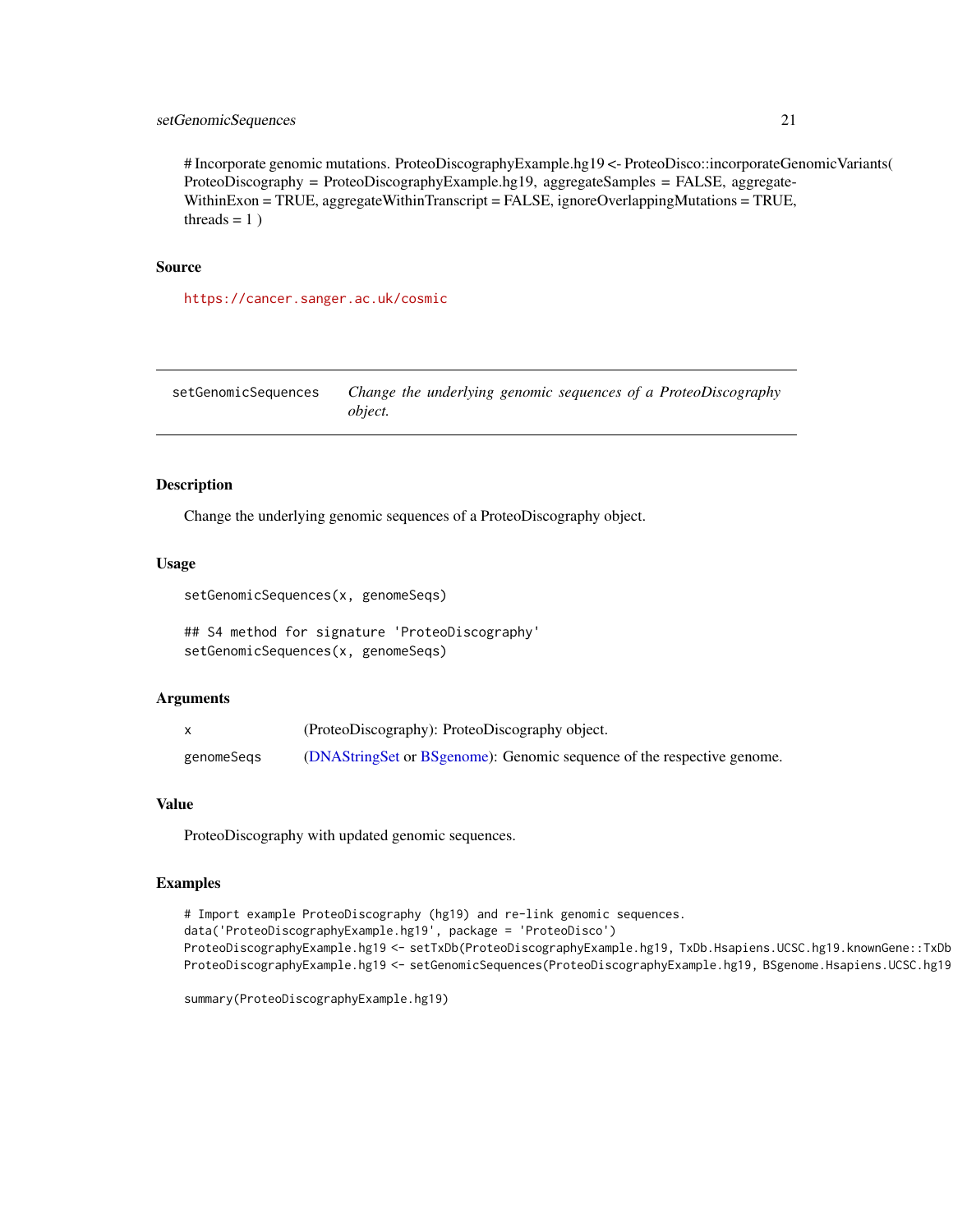<span id="page-21-0"></span>setMutantTranscripts *Adds mutant transcript sequences to the ProteoDiscography in the appropriate slot*

# **Description**

Adds mutant transcript sequences to the ProteoDiscography in the appropriate slot

# Usage

```
setMutantTranscripts(x, transcripts, slotType)
## S4 method for signature 'ProteoDiscography'
setMutantTranscripts(x, transcripts, slotType)
## S4 method for signature 'ProteoDiscography'
```
mutantTranscripts(x)

# Arguments

|             | (ProteoDiscography): The ProteoDiscography for which the slot will be edited. |
|-------------|-------------------------------------------------------------------------------|
| transcripts | (DataFrame): Transcripts to be used in the slot.                              |
| slotType    | (character): Implemented slot to be edited.                                   |

#### Value

ProteoDiscography with updated records.

```
# From a ProteoDiscography with imported and incorporated records, take only the first 10 records.
# ProteoDisco::setMutantTranscripts(ProteoDiscography)$genomicVariants[1:10], slotType = 'genomicVariants')
# ProteoDisco::setMutantTranscripts(ProteoDiscography)$spliceJunctions[1:10], slotType = 'spliceJunctions')
# ProteoDisco::setMutantTranscripts(ProteoDiscography)$manualSequences[1:10], slotType = 'manualSequences')
# Import example ProteoDiscography (hg19)
data('ProteoDiscographyExample.hg19', package = 'ProteoDisco')
ProteoDiscographyExample.hg19 <- setTxDb(ProteoDiscographyExample.hg19, TxDb.Hsapiens.UCSC.hg19.knownGene::TxDb
ProteoDiscographyExample.hg19 <- setGenomicSequences(ProteoDiscographyExample.hg19, BSgenome.Hsapiens.UCSC.hg19
# Only keep the first ten records.
ProteoDiscographyExample.hg19 <- ProteoDisco::setMutantTranscripts(
 x = ProteoDiscographyExample.hg19,
 transcripts = ProteoDisco::mutantTranscripts(ProteoDiscographyExample.hg19)$genomicVariants[1:10,],
 slotType = 'genomicVariants'
```
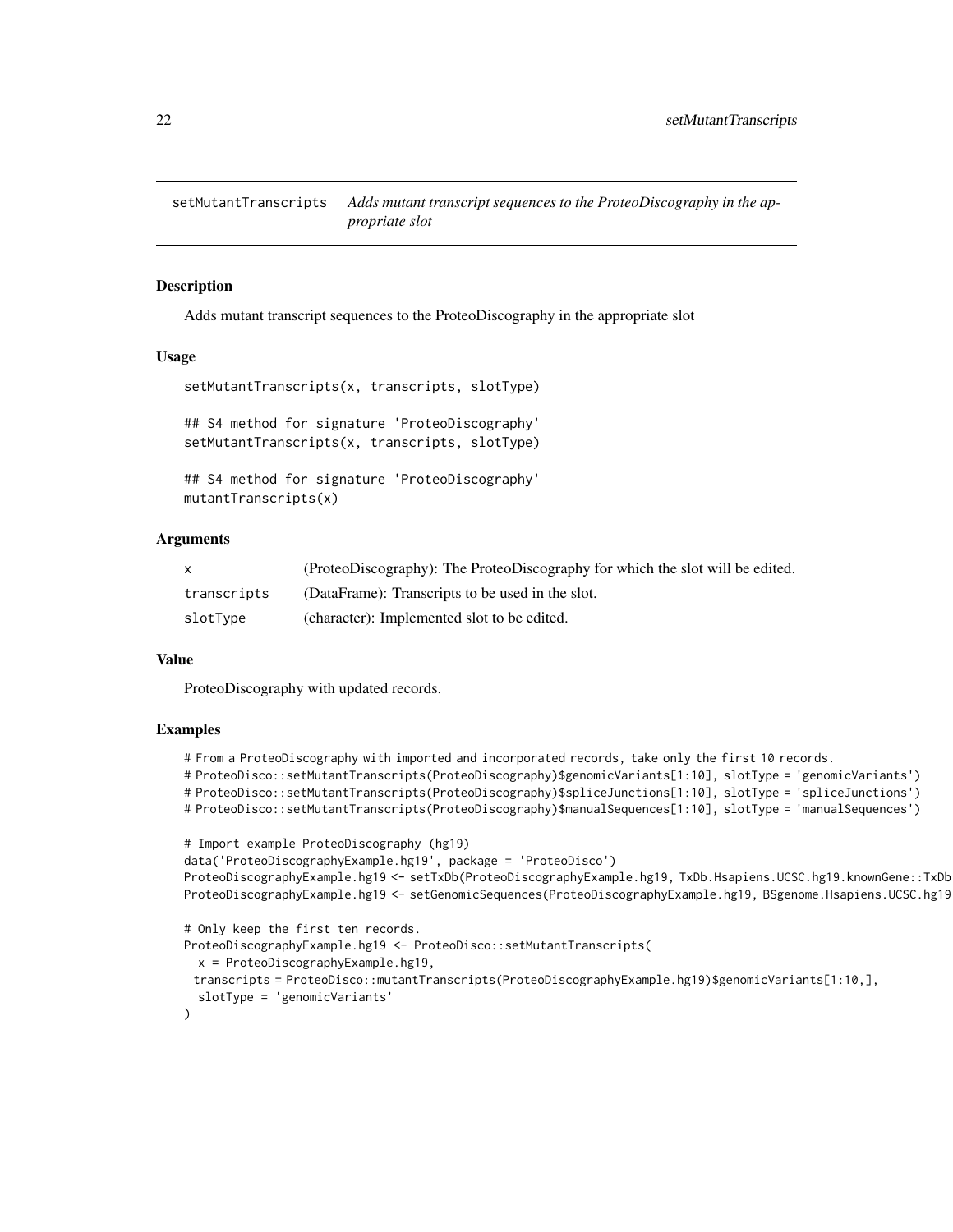<span id="page-22-0"></span>

# Description

Change the underlying TxDb of a ProteoDiscography object.

# Usage

```
setTxDb(x, TxDb)
```
## S4 method for signature 'ProteoDiscography' setTxDb(x, TxDb)

# Arguments

|      | (ProteoDiscography): ProteoDiscography object.                            |
|------|---------------------------------------------------------------------------|
| TxDb | $(TxDb)$ : TxDb object containing the genomic and transcript annotations. |

# Value

ProteoDiscography with updated TxDb.

```
# Import example ProteoDiscography (hg19) and re-link TxDb.
data('ProteoDiscographyExample.hg19', package = 'ProteoDisco')
ProteoDiscographyExample.hg19 <- setTxDb(ProteoDiscographyExample.hg19, TxDb.Hsapiens.UCSC.hg19.knownGene::TxDb
```

```
summary(ProteoDiscographyExample.hg19)
```